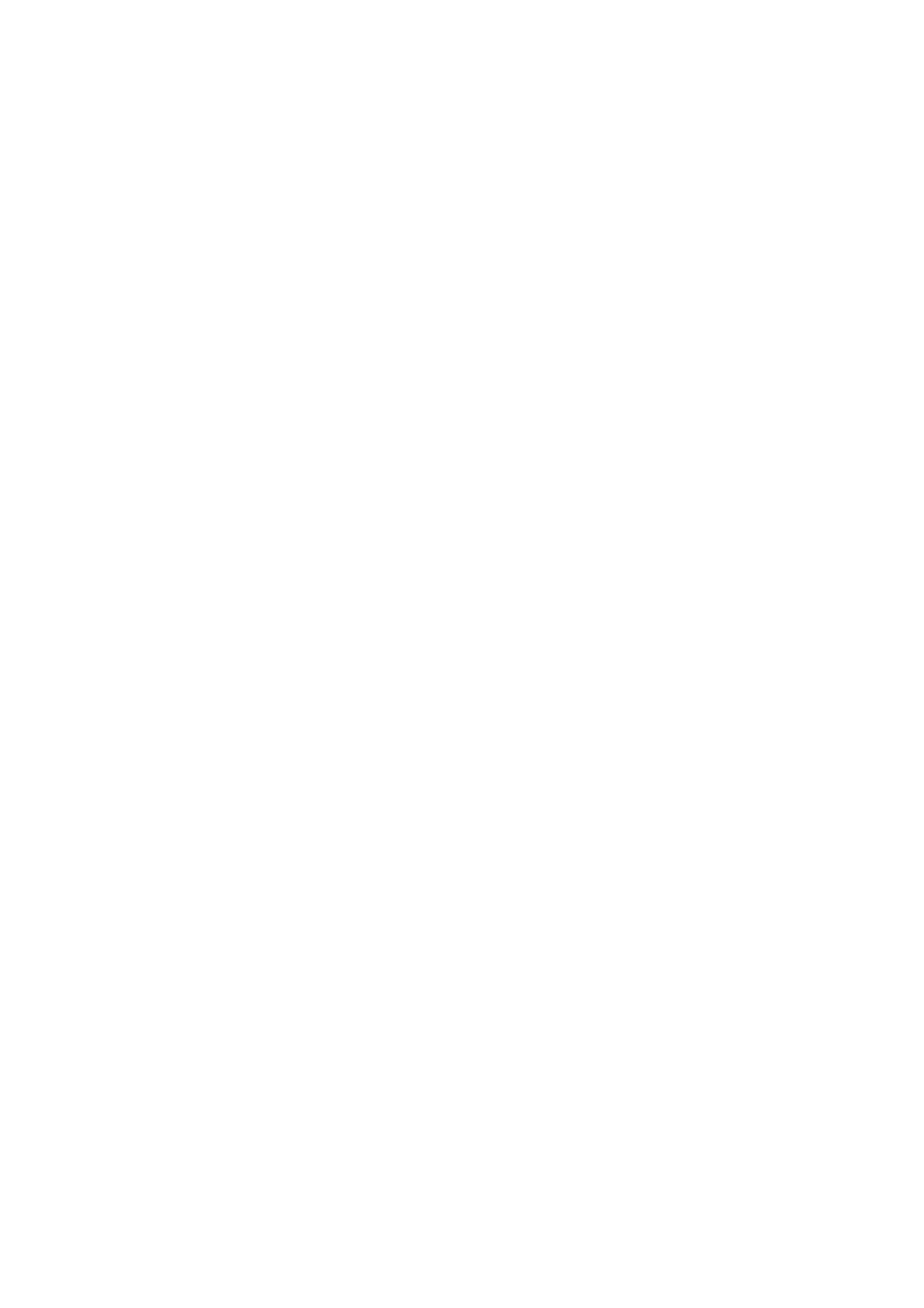

Australian Capital Territory

# **Administrative Arrangements 2004 (No 1)**

# **Notifiable instrument NI2004-3434**

made under the

*Australian Capital Territory (Self-Government) Act 1988 (Cwlth) and Public Sector Management Act 1994* 

# **Contents**

|   |                                                             | Page |
|---|-------------------------------------------------------------|------|
| 1 | Name of instrument                                          |      |
| 2 | Commencement                                                |      |
| 3 | Definitions                                                 |      |
| 4 | Ministerial portfolios—allocation of powers                 |      |
| 5 | Authorisation of Ministers to act on each others behalf     |      |
| 6 | Constitution of administrative units                        | 2    |
|   | Ministerial functions and functions of administrative units |      |
| 8 | Repeal                                                      |      |
|   |                                                             |      |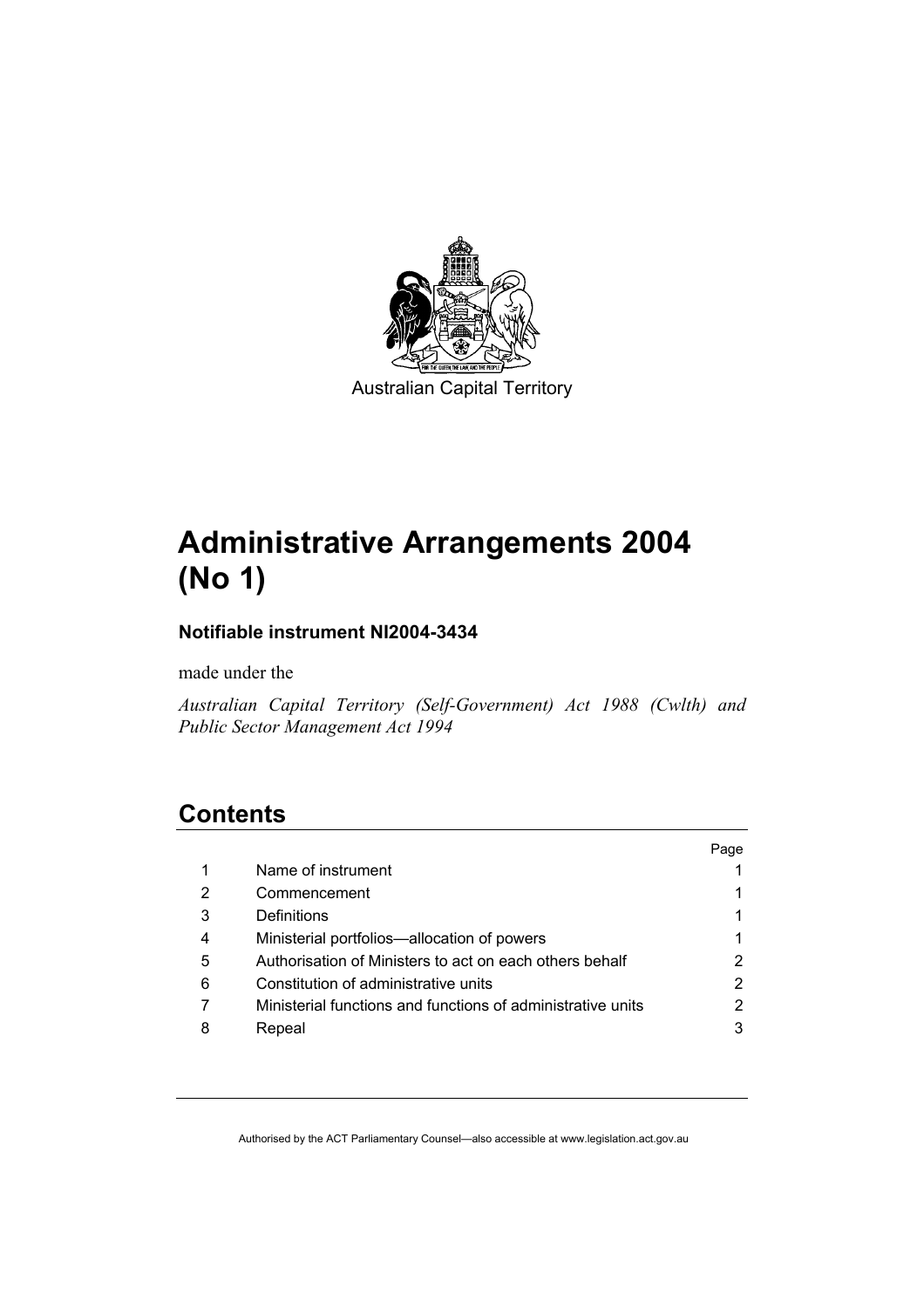Contents

|                   |                                      | Page |
|-------------------|--------------------------------------|------|
| <b>Schedule 1</b> | Portfolios, administrative units and |      |
|                   | functions                            |      |

contents 2 Administrative Arrangements 2004 (No 1) NI2004-34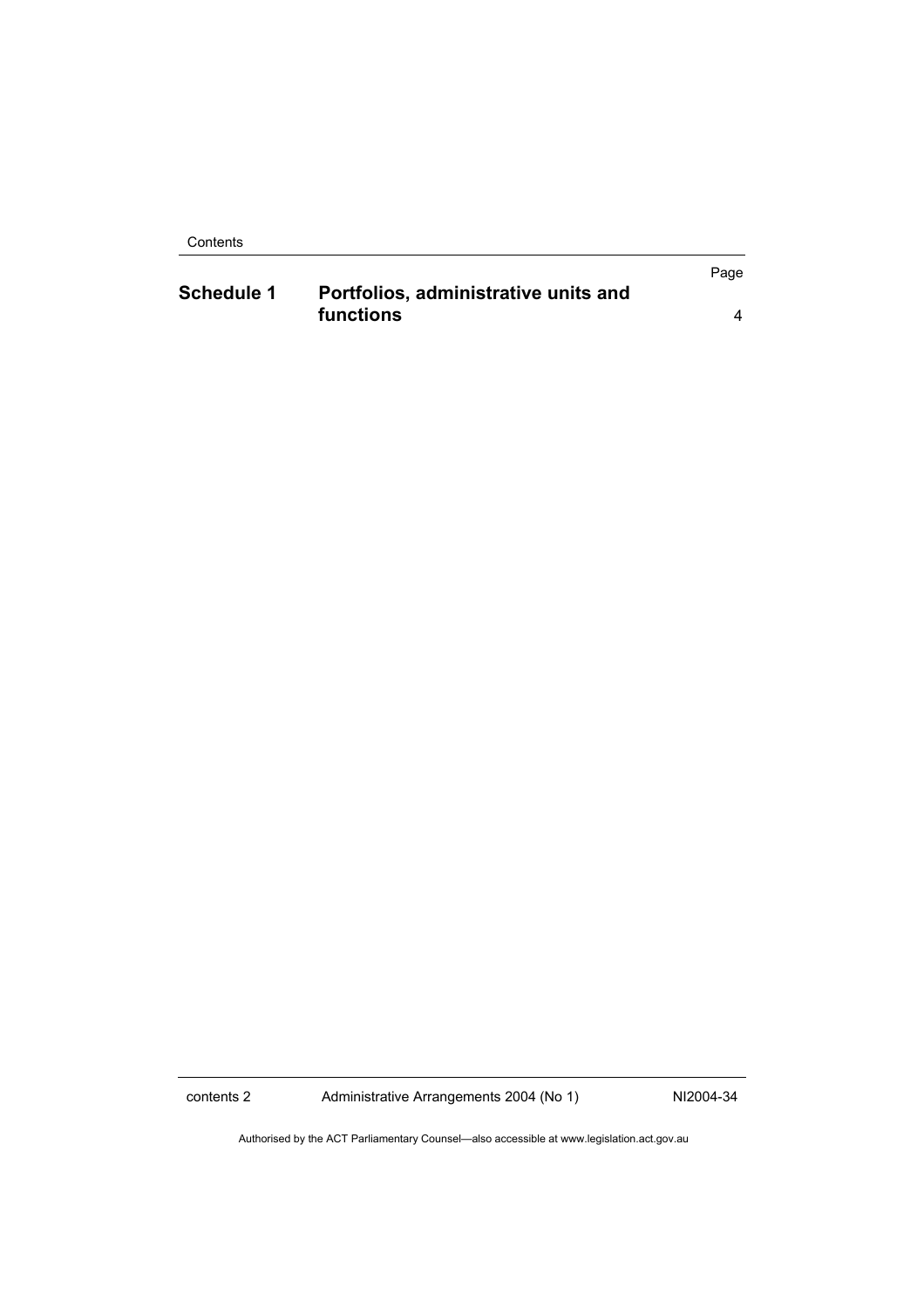#### **1 Name of arrangements**

These arrangements are the *Administrative Arrangements 2004 (No 1).*

## **2 Commencement**

These arrangements commence on the day after their notification day.

## **3 Definitions**

In these arrangements:

*Public Sector Management Act* means the *Public Sector Management Act 1994*.

*Self-Government Act* means the *Australian Capital Territory (Self-Government) Act 1988* (Cwlth).

# **4 Ministerial portfolios—allocation of powers**

For the Self-Government Act, section 43 (1), a Minister mentioned in schedule 1, column 1 is allocated responsibility for the following matters relating to the powers of the Executive:

- (a) governing the Territory in relation to the matters mentioned in column 2 opposite the reference to the Minister;
- (b) executing and maintaining the Territory enactments mentioned in column 3 opposite the reference to the Minister and the subordinate laws under those enactments;
- (c) exercising the powers of the Executive under the Commonwealth laws mentioned in column 3 opposite the reference to the Minister;
- (d) exercising prerogatives of the Crown for the matters mentioned in paragraphs (a), (b) and (c).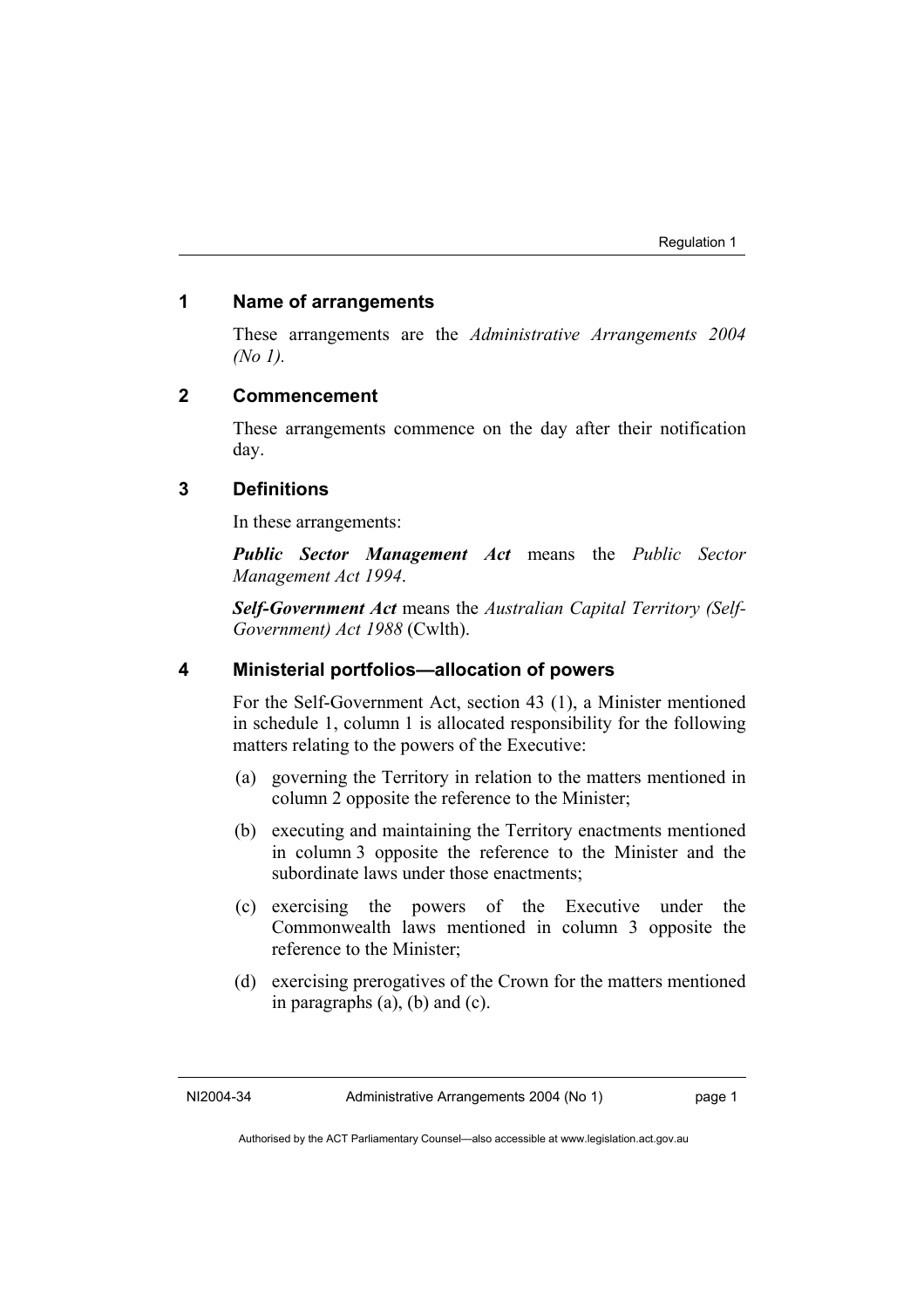## **5 Authorisation of Ministers to act on each others behalf**

- (1) For the Self-Government Act, section 43 (2), any Minister is authorised to act on the Chief Minister's behalf or on behalf of another Minister.
- (2) Subclause (1) is subject to the Legislation Act, section 41 (Making of certain statutory instruments by Executive).

#### **6 Constitution of administrative units**

For the Public Sector Management Act, section 13—

- (a) the administrative units mentioned in schedule 1, column 4 are established or continued in existence, as the case requires; and
- (b) a chief executive mentioned in schedule 1, column 5 is placed in control of the administrative unit or units mentioned in column 4 opposite the reference to the chief executive.

### **7 Ministerial functions and functions of administrative units**

For the Public Sector Management Act, section 14—

- (a) a Minister mentioned in schedule 1, column 1 is allocated responsibility for the administrative unit or units mentioned in column 4 opposite the reference to the Minister; and
- (b) an administrative unit mentioned in schedule 1, column 4 is allocated responsibility for—
	- (i) the matters mentioned in column 2 opposite the reference to the unit; and
	- (ii) the Territory enactments mentioned in column 3 opposite the reference to the unit; and
	- (iii) powers of the Executive under Commonwealth laws mentioned in column 3 opposite the reference to the unit; and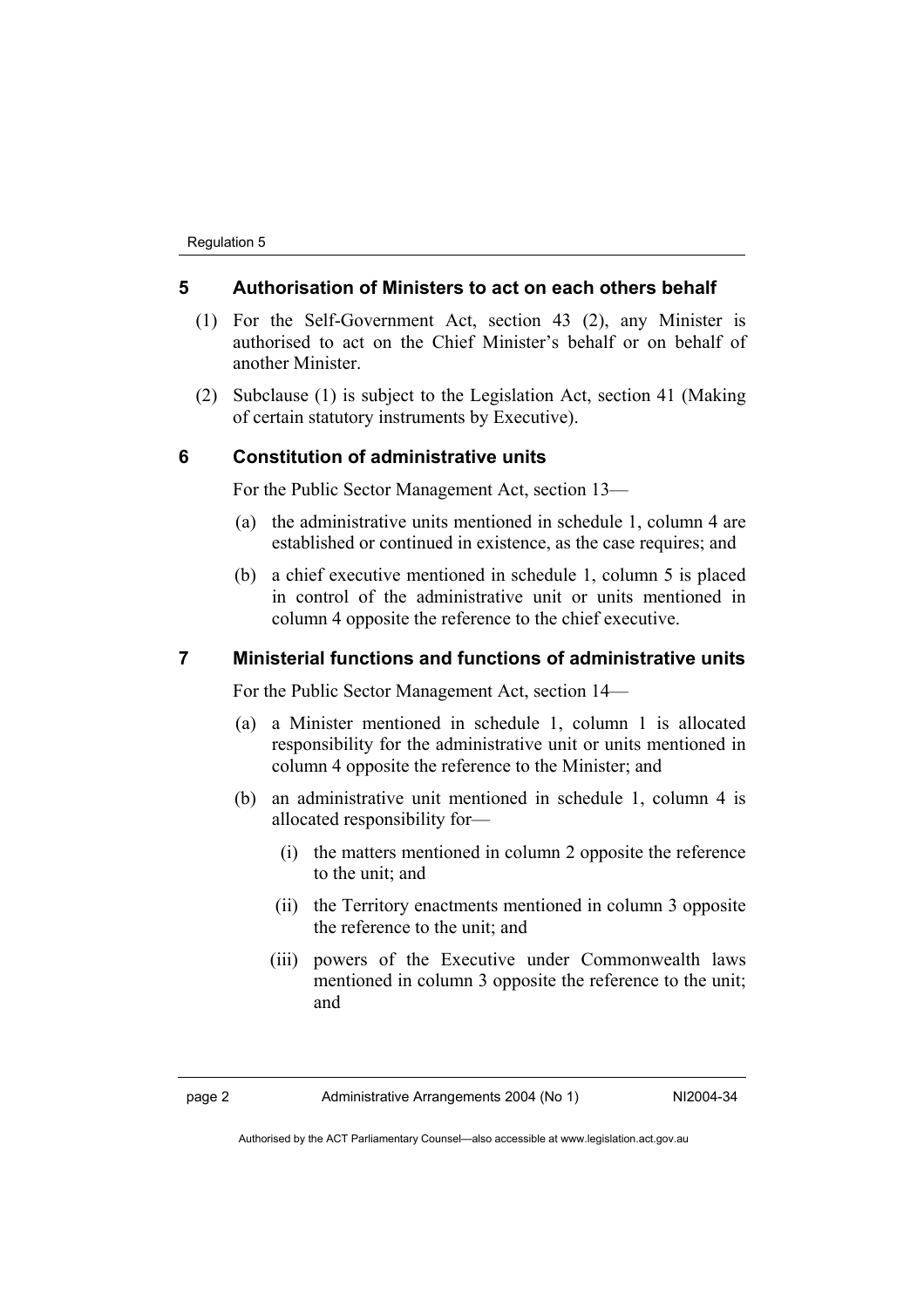(iv) the prerogatives of the Crown for the matters mentioned in subparagraphs (i), (ii) and (iii).

# **8 Repeal**

The *Administrative Arrangements 2003 (No 3)* NI2003-399 are repealed.

NI2004-34 Administrative Arrangements 2004 (No 1) page 3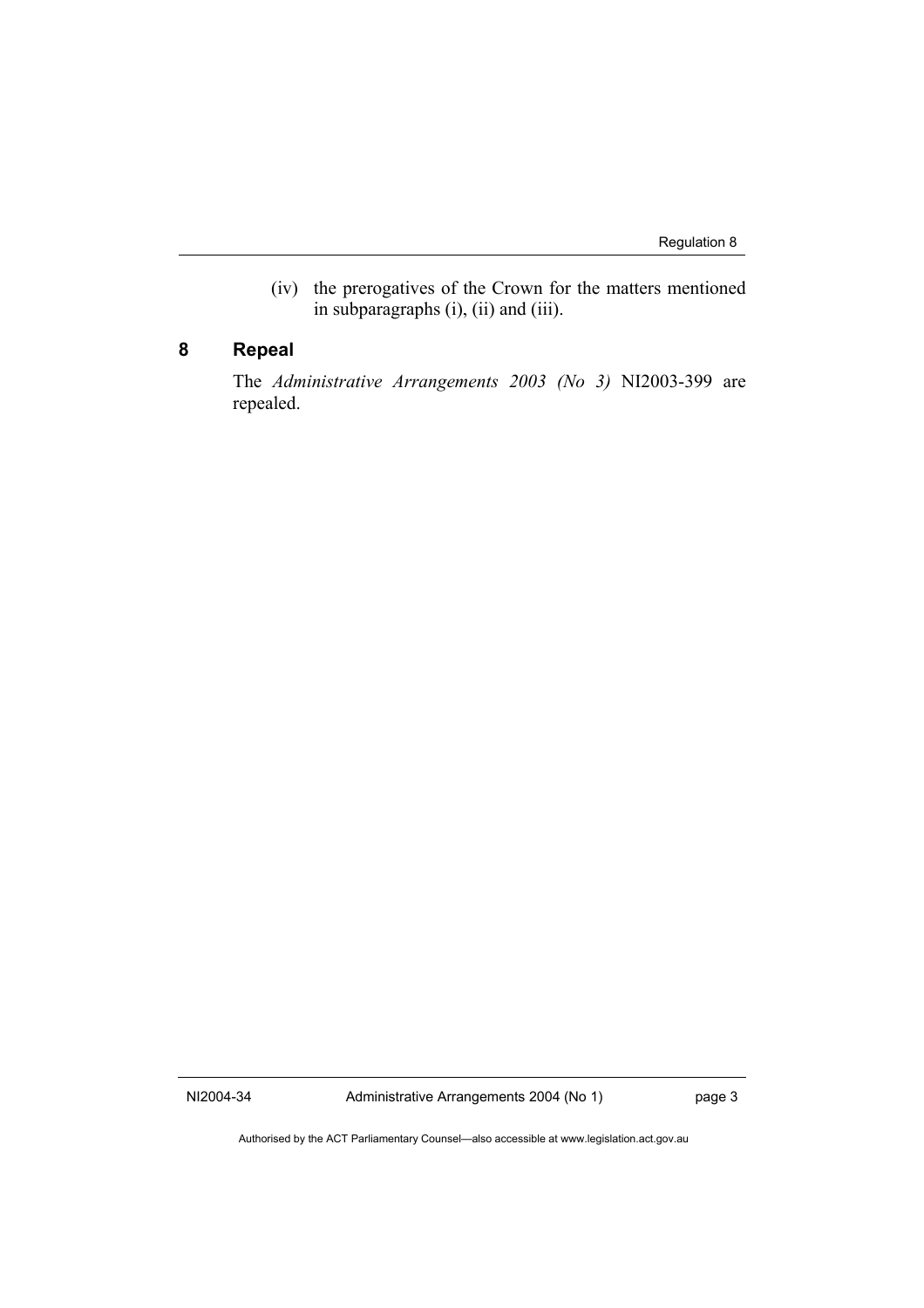# **Schedule 1 Portfolios, administrative units and functions**

 $\left( c1 4 - 7 \right)$ 

| column 1<br><b>Minister</b> | column <sub>2</sub><br>matters                                                                                                                                                                                  | column 3<br>enactments                                                                                                                                                                                                                                                                                                                      | column 4<br>administrative<br>units | column 5<br>chief executives                             |
|-----------------------------|-----------------------------------------------------------------------------------------------------------------------------------------------------------------------------------------------------------------|---------------------------------------------------------------------------------------------------------------------------------------------------------------------------------------------------------------------------------------------------------------------------------------------------------------------------------------------|-------------------------------------|----------------------------------------------------------|
| <b>Chief Minister</b>       | Management of<br>Government<br>strategic priorities<br>Inter-governmental<br>relations<br>Government support<br>Public sector management<br>Information management<br>policy<br>Audit services to<br>Government | Administration (Interstate Agreements)<br>Act 1997<br>Annual Reports (Government Agencies)<br>Act 1995<br>Auditor-General Act 1996<br><b>Australian Capital Territory (Self-Government)</b><br>Act 1988 (Cwlth), section 31<br>City of Canberra Arms Act 1932<br><b>Companies (Commonwealth Brickworks)</b><br>(Canberra) Limited) Act 1979 | Chief<br>Minister's<br>Department   | Chief<br>Executive,<br>Chief<br>Minister's<br>Department |
|                             | Office of Sustainability<br><b>ACT Bushfire Recovery</b><br>Water policy<br>(sustainability)                                                                                                                    | <b>Executive Documents Release Act 2001</b><br>Inquiries Act 1991<br>Legislative Assembly (Broadcasting) Act 2001<br>Legislative Assembly (Members' Staff)<br>Act 1989<br>Legislative Assembly Precincts Act 2001                                                                                                                           |                                     |                                                          |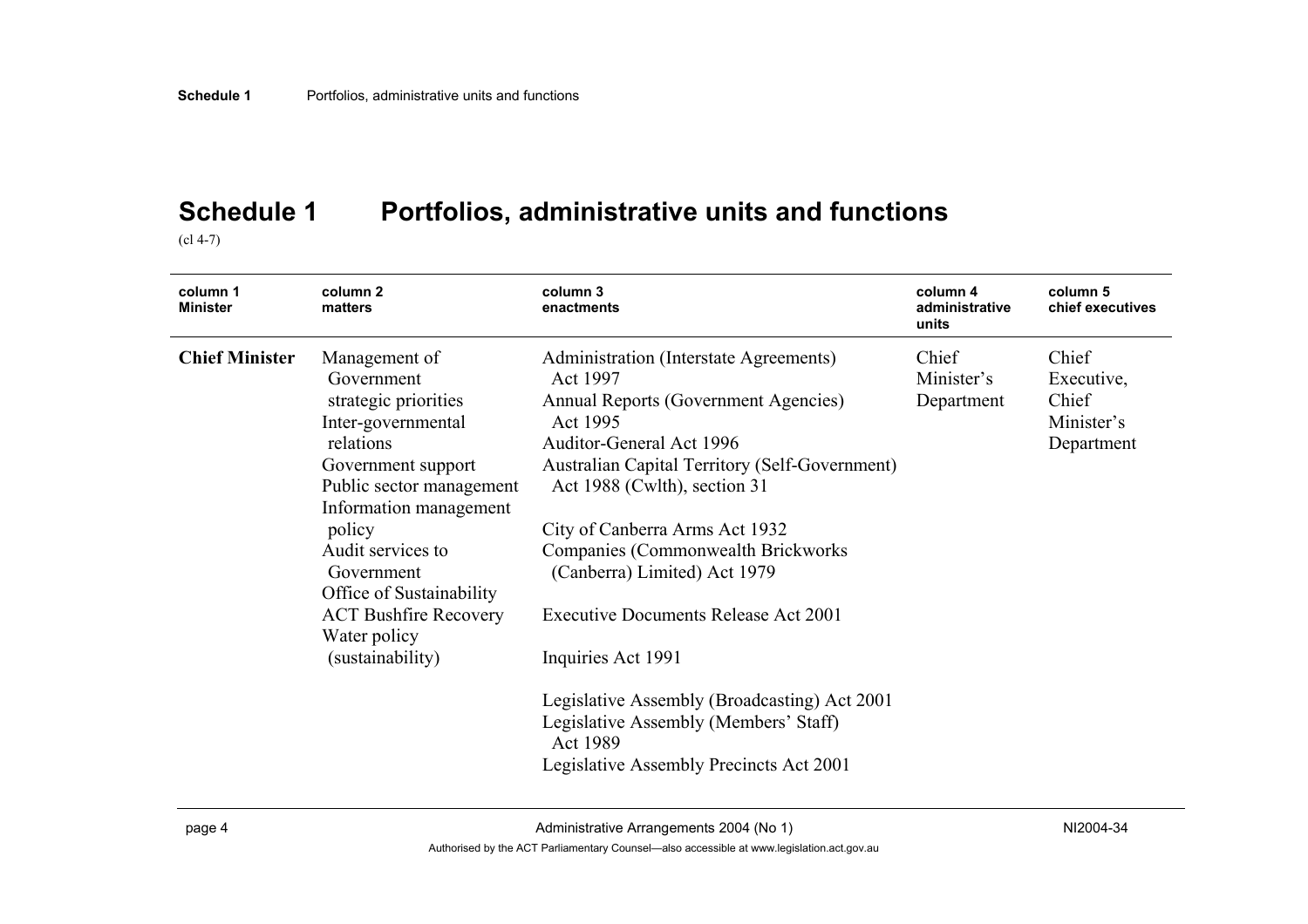| column 1<br><b>Minister</b>       | column <sub>2</sub><br>matters                                                                                                   | column 3<br>enactments                                                                                                                                                                        | column 4<br>administrative<br>units                                                                                    | column 5<br>chief executives                                                                              |
|-----------------------------------|----------------------------------------------------------------------------------------------------------------------------------|-----------------------------------------------------------------------------------------------------------------------------------------------------------------------------------------------|------------------------------------------------------------------------------------------------------------------------|-----------------------------------------------------------------------------------------------------------|
|                                   |                                                                                                                                  | Native Title Act 1994                                                                                                                                                                         |                                                                                                                        |                                                                                                           |
|                                   |                                                                                                                                  | Public Interest Disclosure Act 1994<br>Public Sector Management Act 1994                                                                                                                      |                                                                                                                        |                                                                                                           |
|                                   |                                                                                                                                  | <b>Remuneration Tribunal Act 1995</b><br>Royal Commissions Act 1991                                                                                                                           |                                                                                                                        |                                                                                                           |
|                                   | Council of Australian<br>Governments, and inter-<br>governmental relations,<br>matters referred                                  |                                                                                                                                                                                               | Office of<br>Special<br>Adviser,<br>Council of<br>Australian<br>Governments<br>and Inter-<br>governmental<br>Relations | Special<br>Adviser,<br>Council of<br>Australian<br>Governments<br>and Inter-<br>governmental<br>Relations |
| <b>Attorney</b><br><b>General</b> | Administration of justice<br>Legal policy<br>Legal services<br>Registrar and regulatory<br>services<br><b>Electoral services</b> | Act of Settlement 1700 12 & 13 Will 3 c 2<br>Administration and Probate Act 1929<br>Administrative Appeals Tribunal Act 1989<br>Administrative Decisions (Judicial Review)<br><b>Act 1989</b> | Department of<br>Justice and<br>Community<br>Safety                                                                    | Chief<br>Executive,<br>Department of<br>Justice and<br>Community<br>Safety                                |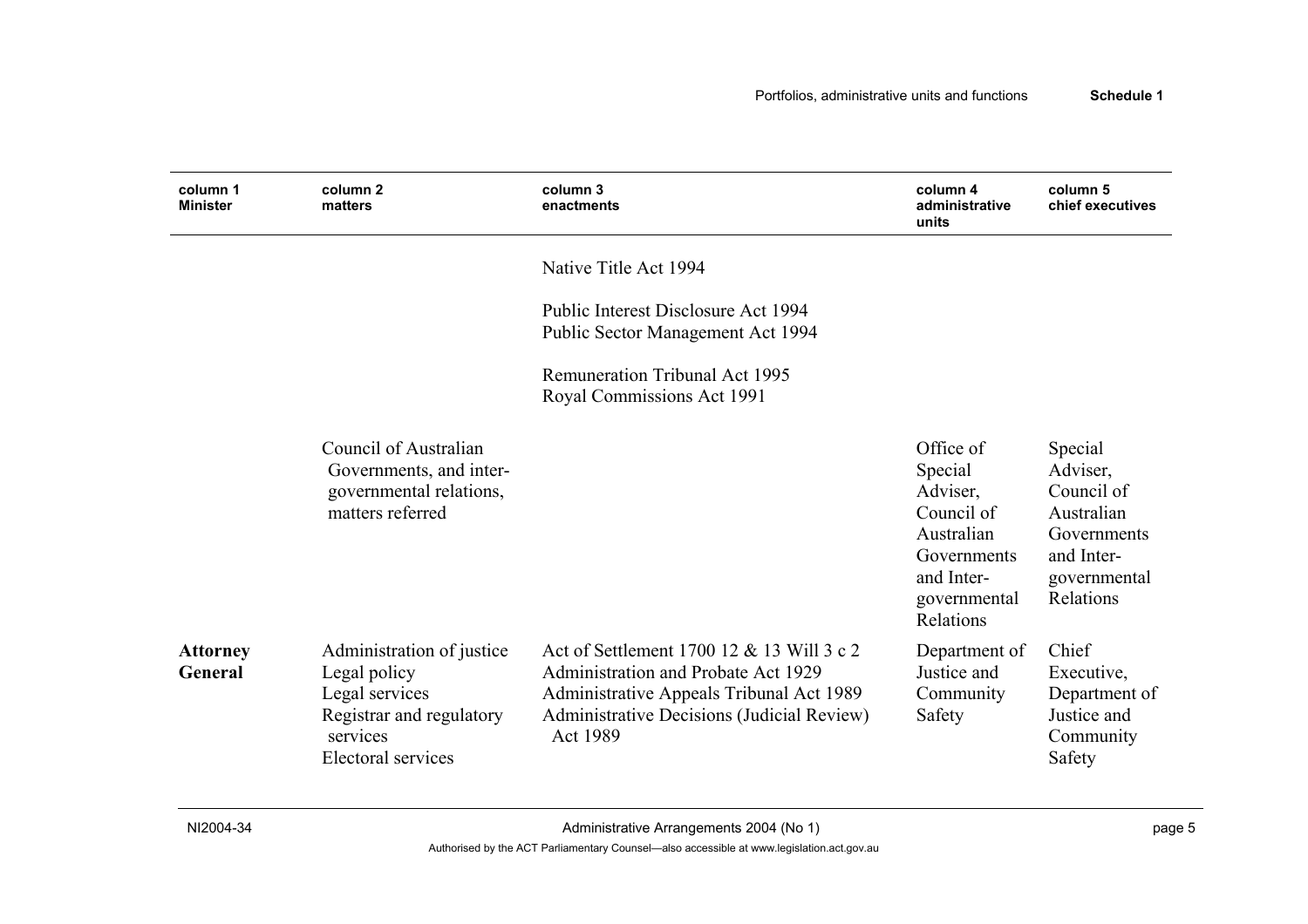| column 1<br><b>Minister</b> | column <sub>2</sub><br>matters                                   | column 3<br>enactments                                                                                                                                                                                                                                                                              | column 4<br>administrative<br>units | column 5<br>chief executives |
|-----------------------------|------------------------------------------------------------------|-----------------------------------------------------------------------------------------------------------------------------------------------------------------------------------------------------------------------------------------------------------------------------------------------------|-------------------------------------|------------------------------|
|                             | Fair trading<br>Corrective services<br><b>ACT Prison Project</b> | Adoption Act 1993, sections 104 (2)<br>and $109(2)$<br>Age of Majority Act 1974<br>Agents Act 1968<br>Agents Act 2003<br>Anglican Church of Australia Constitution<br>Act 1961<br>Anglican Church of Australia Constitutions<br>Act 1902<br>Anglican Church of Australia Trust Property<br>Act 1917 |                                     |                              |
|                             |                                                                  | Anglican Church of Australia Trust Property<br>Act 1928<br>Artificial Conception Act 1985<br>Arrest on Mesne Process Act 1902<br>Associations Incorporation Act 1991<br><b>Auctioneers Act 1959</b><br>Australian-American Educational Foundation<br>Act 1966                                       |                                     |                              |
|                             |                                                                  | Bail Act 1992<br>Bill of Rights 1688 1 Will & Mary sess 2 c 2<br>Birth (Equality of Status) Act 1988<br>Births, Deaths and Marriages Registration<br>Act 1997                                                                                                                                       |                                     |                              |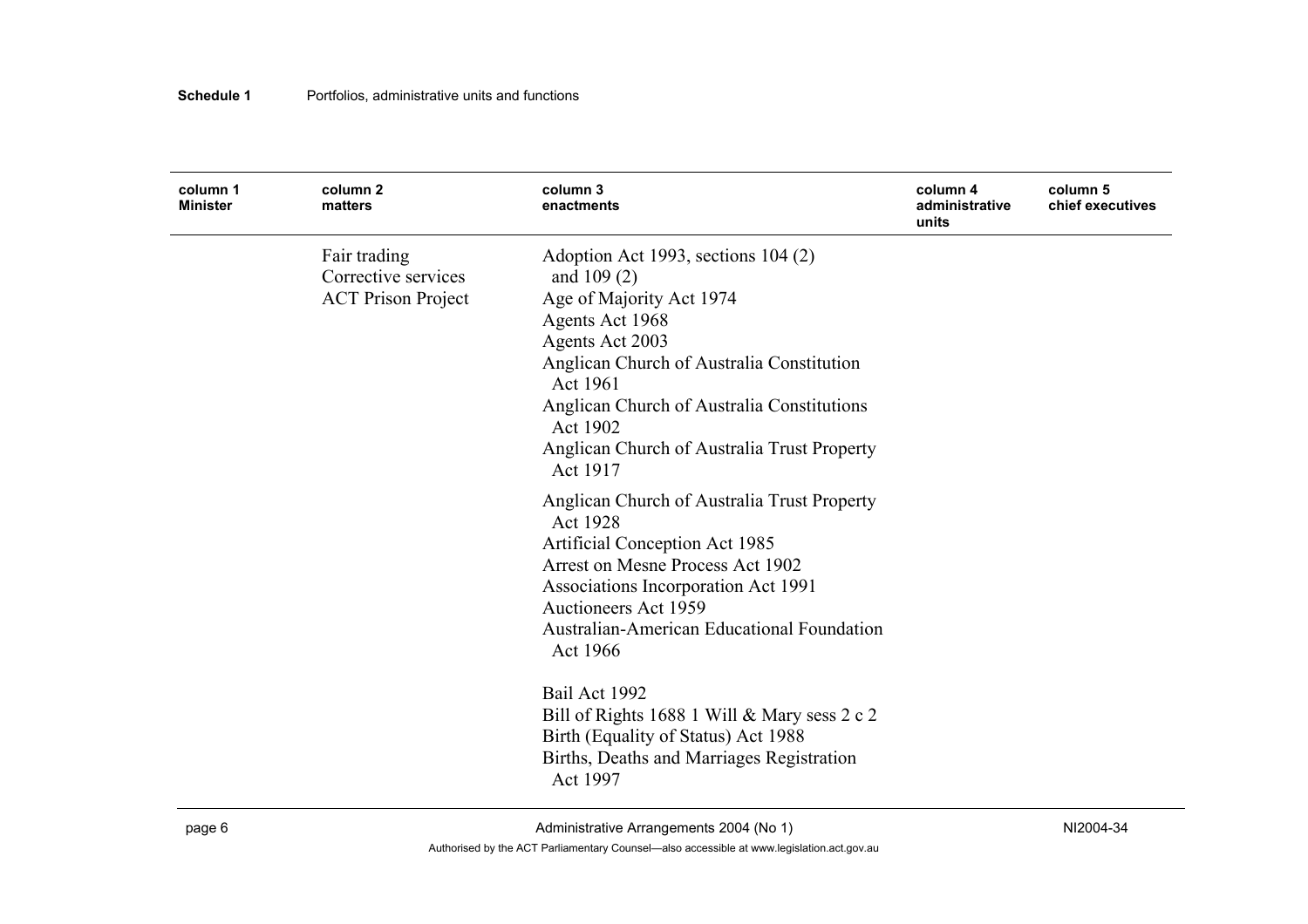| column 1<br><b>Minister</b> | column 2<br>matters | column 3<br>enactments                                                                                                                                                                                                                                                                                                                                                                                                                          | column 4<br>administrative<br>units | column 5<br>chief executives |
|-----------------------------|---------------------|-------------------------------------------------------------------------------------------------------------------------------------------------------------------------------------------------------------------------------------------------------------------------------------------------------------------------------------------------------------------------------------------------------------------------------------------------|-------------------------------------|------------------------------|
|                             |                     | Bushfire Inquiry (Protection of Statements)<br>Act 2003                                                                                                                                                                                                                                                                                                                                                                                         |                                     |                              |
|                             |                     | Business Names Act 1963                                                                                                                                                                                                                                                                                                                                                                                                                         |                                     |                              |
|                             |                     | Children and Young People Act 1999,<br>chapter 5, sections 63 to 105, 106 (1) to (3),<br>108, 109, 110 (1) to (3), 112 to 118, 123 to<br>126, 128 $(4)$ and 131, chapter 11, and sections<br>393 to 398, 408, 409 and 413<br>Civil Law (Sale of Residential Property)<br>Act 2003<br>Civil Law (Wrongs) Act 2002<br>Classification (Publications, Films and<br>Computer Games) (Enforcement) Act 1995<br><b>Commercial Arbitration Act 1986</b> |                                     |                              |
|                             |                     | Community Advocate Act 1991<br><b>Community Based Sentences (Transfer)</b>                                                                                                                                                                                                                                                                                                                                                                      |                                     |                              |
|                             |                     | Act 2003<br>Confiscation of Criminal Assets Act 2003                                                                                                                                                                                                                                                                                                                                                                                            |                                     |                              |
|                             |                     | Consumer and Trader Tribunal Act 2003                                                                                                                                                                                                                                                                                                                                                                                                           |                                     |                              |
|                             |                     | Consumer Credit Act 1995<br>Consumer Credit (Administration) Act 1996<br>Conveyancing Act 1919                                                                                                                                                                                                                                                                                                                                                  |                                     |                              |
|                             |                     | Conveyancing and Law of Property Act 1898<br>Cooperatives Act 2002                                                                                                                                                                                                                                                                                                                                                                              |                                     |                              |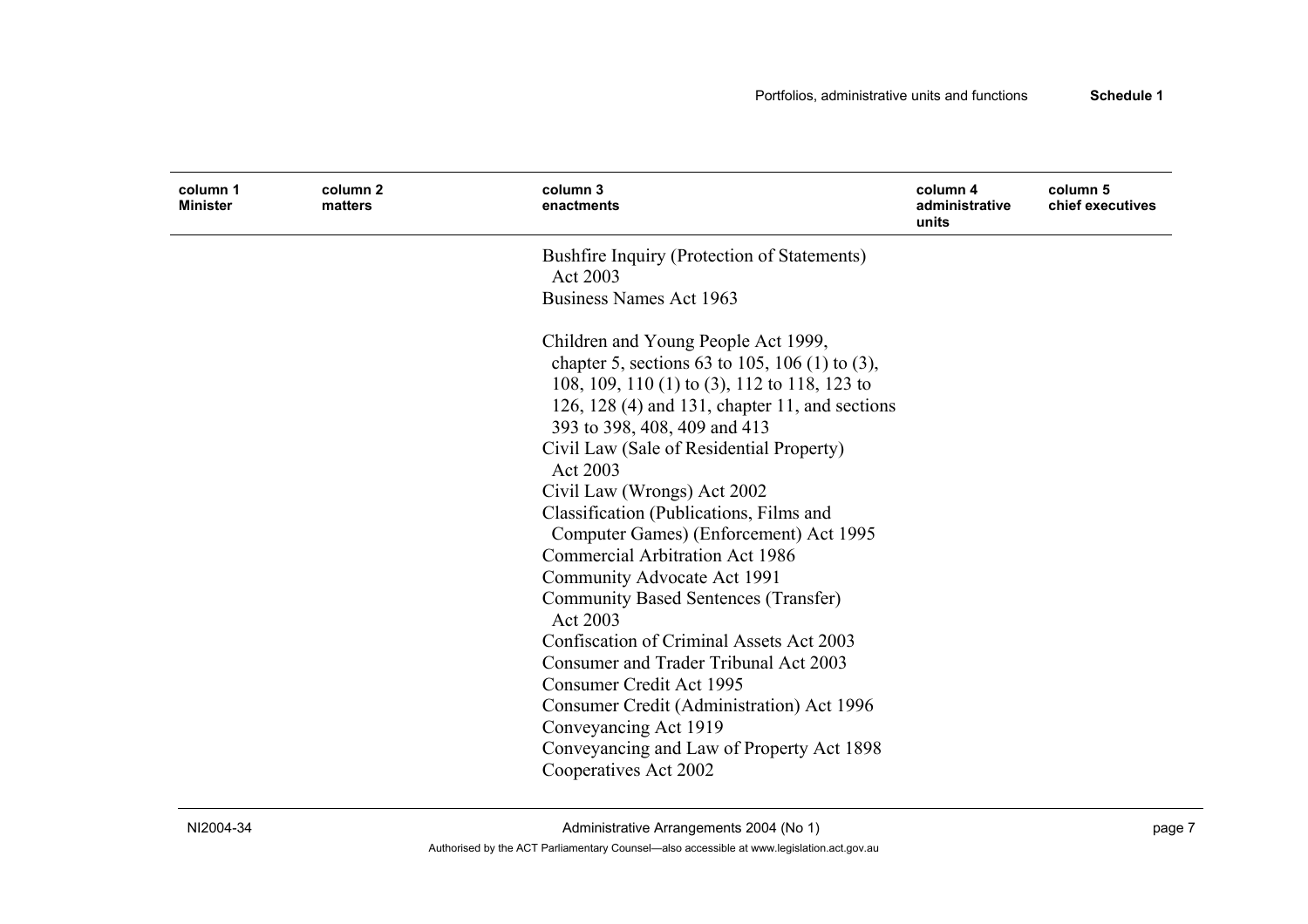| column 1<br><b>Minister</b> | column 2<br>matters | column 3<br>enactments                               | column 4<br>administrative<br>units | column 5<br>chief executives |
|-----------------------------|---------------------|------------------------------------------------------|-------------------------------------|------------------------------|
|                             |                     | Co-operative Societies Act 1939                      |                                     |                              |
|                             |                     | Coroners Act 1997                                    |                                     |                              |
|                             |                     | Court Security Act 2001                              |                                     |                              |
|                             |                     | Credit Act 1985                                      |                                     |                              |
|                             |                     | Crime Prevention Powers Act 1998                     |                                     |                              |
|                             |                     | Crimes Act 1900                                      |                                     |                              |
|                             |                     | Crimes (Offences against the Government)<br>Act 1989 |                                     |                              |
|                             |                     | Crimes (Forensic Procedures) Act 2000                |                                     |                              |
|                             |                     | Criminal and Civil Justice (1351) 25                 |                                     |                              |
|                             |                     | Edw 3 St 5 c 4                                       |                                     |                              |
|                             |                     | Criminal Code 2002                                   |                                     |                              |
|                             |                     | Crown Proceedings Act 1992                           |                                     |                              |
|                             |                     | <b>Custodial Escorts Act 1998</b>                    |                                     |                              |
|                             |                     | Defamation Act 2001                                  |                                     |                              |
|                             |                     | Director of Public Prosecutions Act 1990             |                                     |                              |
|                             |                     | Discrimination Act 1991                              |                                     |                              |
|                             |                     | Domestic Relationships Act 1994                      |                                     |                              |
|                             |                     | Domestic Violence Agencies Act 1986                  |                                     |                              |
|                             |                     | Door-to-Door Trading Act 1991                        |                                     |                              |
|                             |                     | Drugs of Dependence Act 1989, sections 123           |                                     |                              |
|                             |                     | and 140                                              |                                     |                              |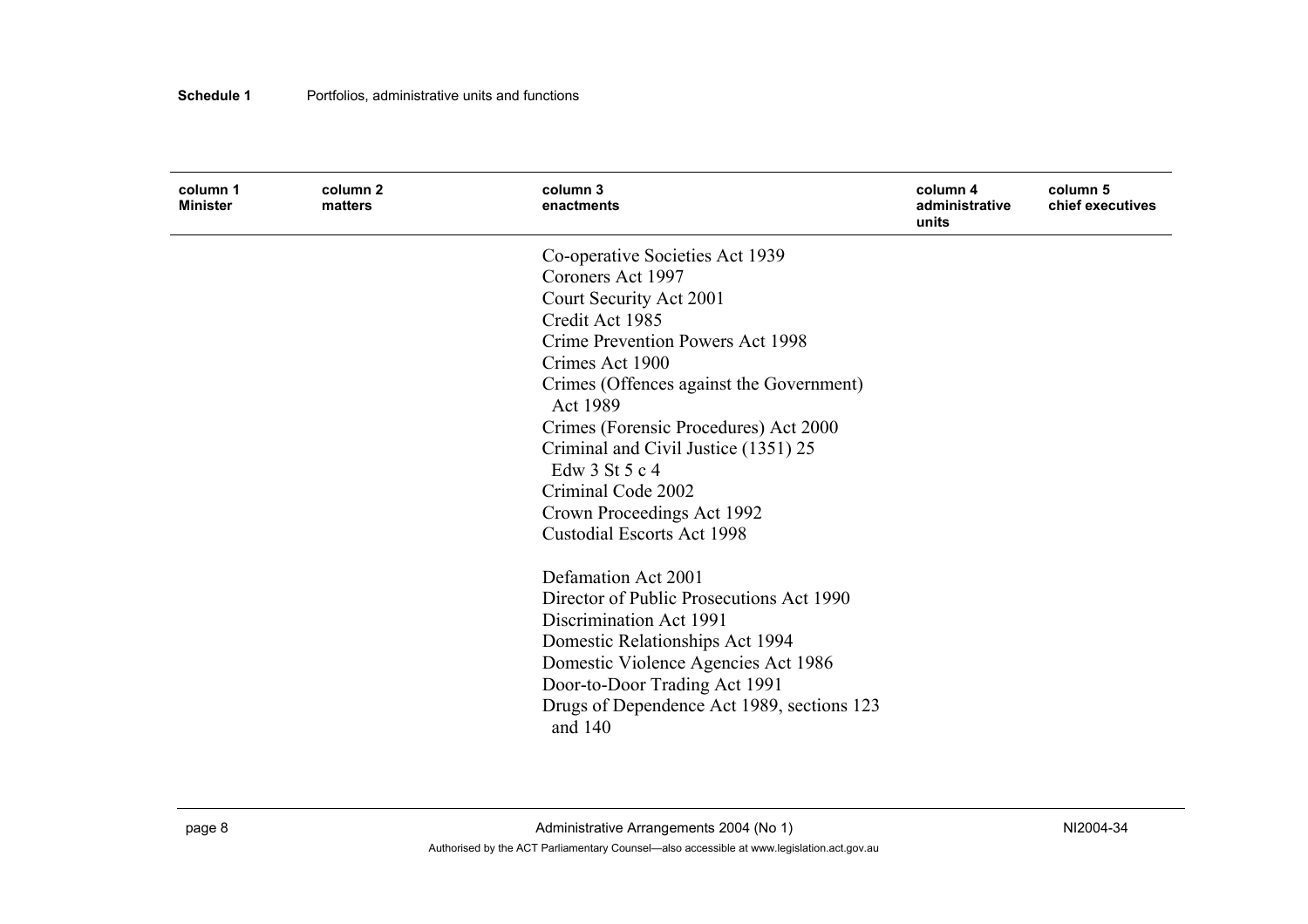| column 1<br><b>Minister</b> | column 2<br>matters | column 3<br>enactments                                | column 4<br>administrative<br>units | column 5<br>chief executives |
|-----------------------------|---------------------|-------------------------------------------------------|-------------------------------------|------------------------------|
|                             |                     | Earnings (Assignment and Attachment)                  |                                     |                              |
|                             |                     | Act 1966                                              |                                     |                              |
|                             |                     | Eggs (Labelling and Sale) Act 2001                    |                                     |                              |
|                             |                     | Electoral Act 1992                                    |                                     |                              |
|                             |                     | <b>Electronic Transactions Act 2001</b>               |                                     |                              |
|                             |                     | Energy Efficiency Ratings (Sale of Premises)          |                                     |                              |
|                             |                     | Act 1997, sections 6 and 7                            |                                     |                              |
|                             |                     | Enforcement of Public Interests Act 1973              |                                     |                              |
|                             |                     | Evidence Act 1971                                     |                                     |                              |
|                             |                     | Evidence by Commission Act 1859 22 Vic c 20           |                                     |                              |
|                             |                     | Evidence by Commission Act 1885 48 & 49<br>Vic $c$ 74 |                                     |                              |
|                             |                     | Evidence (Miscellaneous Provisions) Act 1991          |                                     |                              |
|                             |                     | Fair Trading Act 1992                                 |                                     |                              |
|                             |                     | Fair Trading (Consumer Affairs) Act 1973              |                                     |                              |
|                             |                     | Fair Trading (Fuel Prices) Act 1993                   |                                     |                              |
|                             |                     | Family Provision Act 1969                             |                                     |                              |
|                             |                     | Foreign Tribunals Evidence Act 1856 19 & 20           |                                     |                              |
|                             |                     | Vic c 113                                             |                                     |                              |
|                             |                     | Forfeiture Act 1991                                   |                                     |                              |
|                             |                     | Forfeiture and Validation of Leases Act 1905          |                                     |                              |
|                             |                     | Free Access to Courts (1400) 2 Hen 4 c 1              |                                     |                              |
|                             |                     | Freedom of Information Act 1989                       |                                     |                              |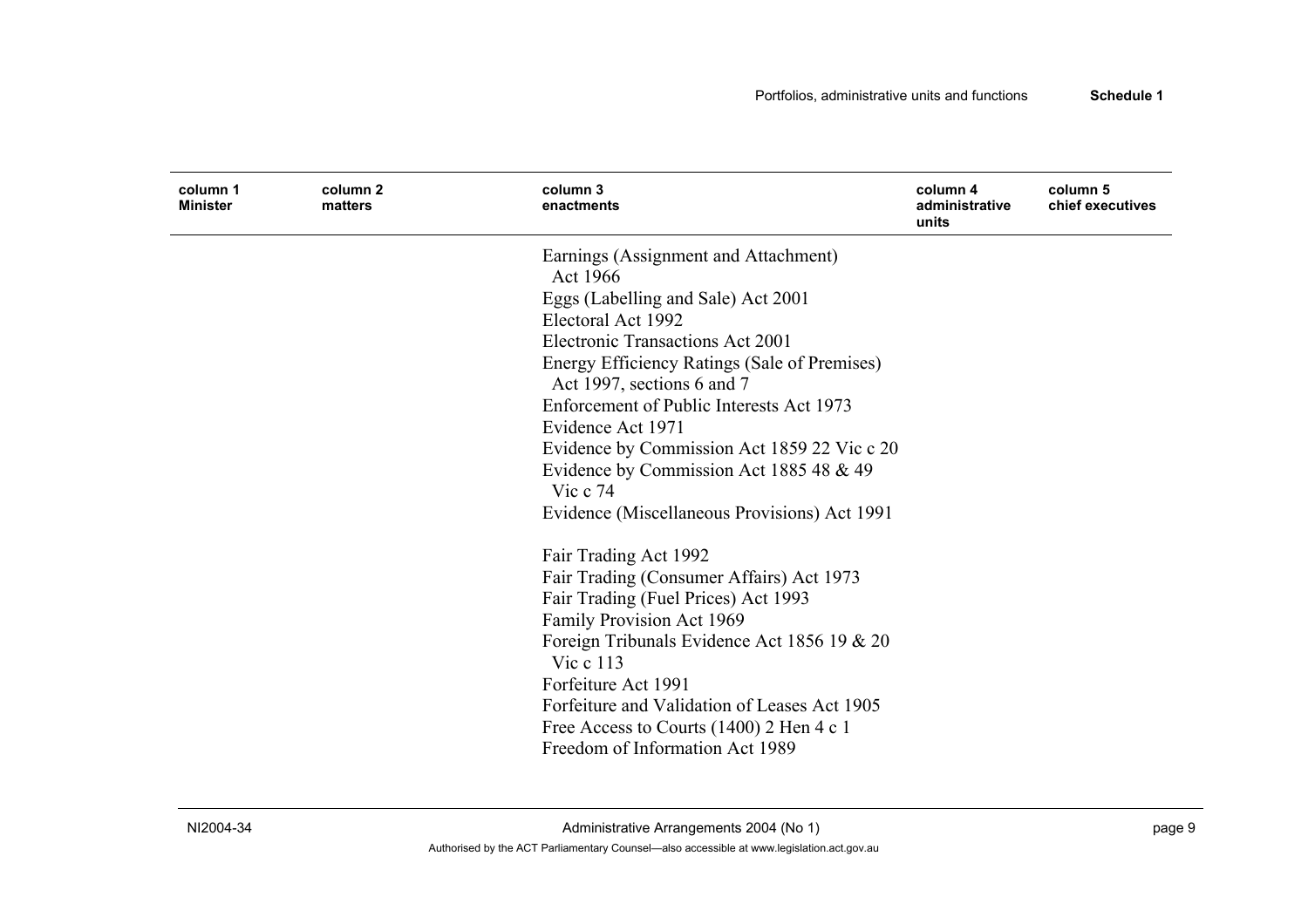| column 1<br><b>Minister</b> | column <sub>2</sub><br>matters | column 3<br>enactments                                                                                                                                                                                                                                                                                    | column 4<br>administrative<br>units | column 5<br>chief executives |
|-----------------------------|--------------------------------|-----------------------------------------------------------------------------------------------------------------------------------------------------------------------------------------------------------------------------------------------------------------------------------------------------------|-------------------------------------|------------------------------|
|                             |                                | Government Solicitor Act 1989<br>Guardianship and Management of Property<br>Act 1991                                                                                                                                                                                                                      |                                     |                              |
|                             |                                | Innkeepers Liability Act 1902<br>Insolvent Debtors Relief Act 1728 2 Geo 2 c 22<br>Instruments Act 1933<br>Institute for the Study of Man and Society<br>Incorporation Act 1968                                                                                                                           |                                     |                              |
|                             |                                | Judgment Creditors Remedies Act 1901<br>Judgment Creditors Remedies Act 1933<br>Judicial Commissions Act 1994<br>Judicial Officers (1547) 1 Edw 6 c 7<br>Judiciary (Stay of Proceedings) Act 1933<br>Juries Act 1967<br>Jurisdiction of Courts (Cross-vesting) Act 1993<br>Justices of the Peace Act 1989 |                                     |                              |
|                             |                                | Land Titles Act 1925<br>Land Titles (Unit Titles) Act 1970<br>Landlord and Tenant Act 1899<br>Law Officer Act 1992<br>Law Reform (Miscellaneous Provisions)<br>Act 1955                                                                                                                                   |                                     |                              |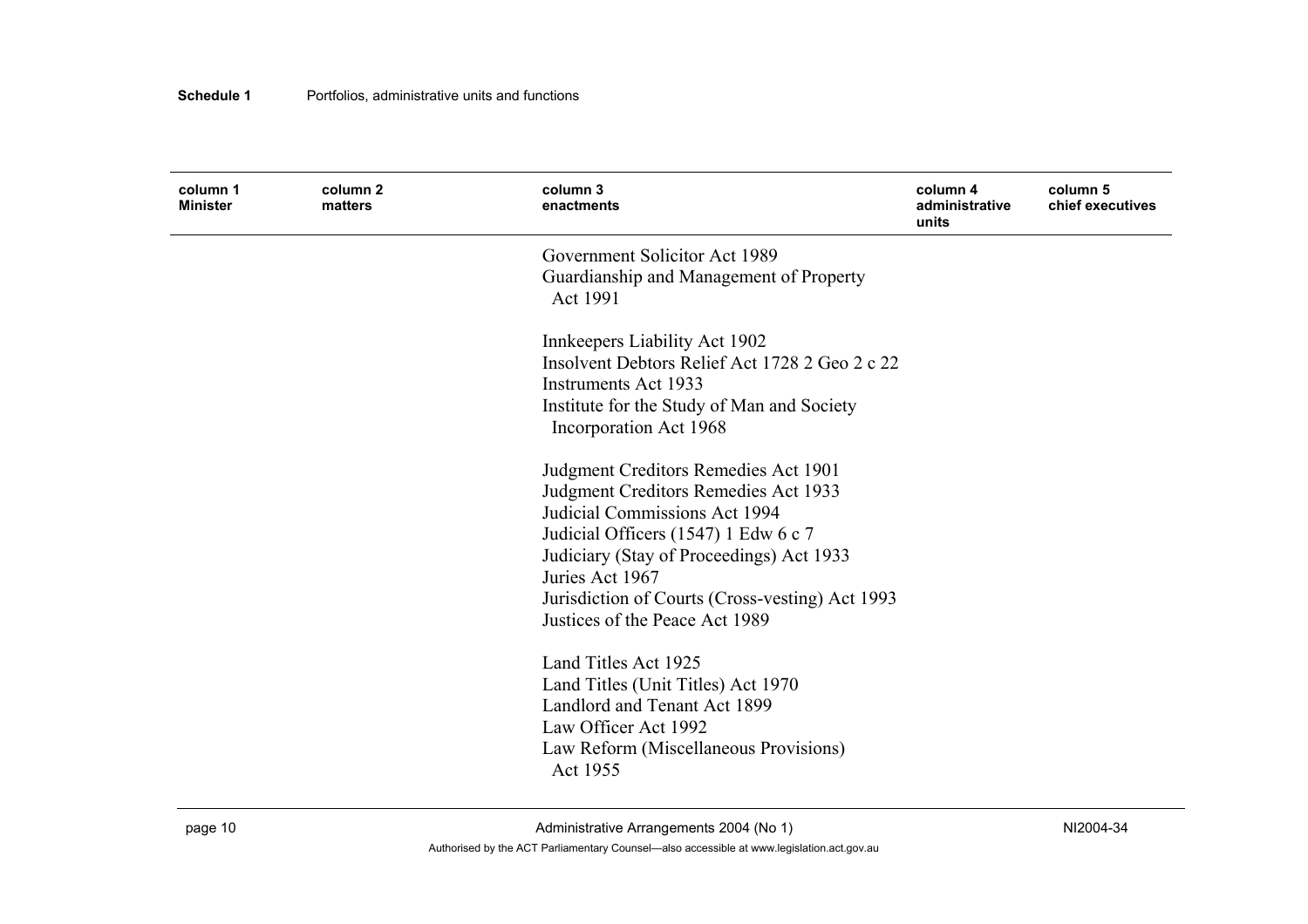| column 1<br><b>Minister</b> | column 2<br>matters | column <sub>3</sub><br>enactments               | column 4<br>administrative<br>units | column 5<br>chief executives |
|-----------------------------|---------------------|-------------------------------------------------|-------------------------------------|------------------------------|
|                             |                     | Lay-by Sales Agreements Act 1963                |                                     |                              |
|                             |                     | Leases (Commercial and Retail) Act 2001         |                                     |                              |
|                             |                     | Legal Aid Act 1977                              |                                     |                              |
|                             |                     | Legal Practitioners Act 1970                    |                                     |                              |
|                             |                     | Legislation Act 2001                            |                                     |                              |
|                             |                     | Liberty of Subject (1354) 28 Edw 3 c 3          |                                     |                              |
|                             |                     | <b>Limitation Act 1985</b>                      |                                     |                              |
|                             |                     | Liquor Act 1975                                 |                                     |                              |
|                             |                     | Listening Devices Act 1992                      |                                     |                              |
|                             |                     | Magistrates Court Act 1930                      |                                     |                              |
|                             |                     | Magistrates Court (Civil Jurisdiction) Act 1982 |                                     |                              |
|                             |                     | Magna Carta (1297) 25 Edw 1 c 29                |                                     |                              |
|                             |                     | Major Events Security Act 2000                  |                                     |                              |
|                             |                     | Married Persons' Property Act 1986              |                                     |                              |
|                             |                     | <b>Mediation Act 1997</b>                       |                                     |                              |
|                             |                     | Medical Treatment Act 1994                      |                                     |                              |
|                             |                     | Mental Health (Treatment and Care) Act 1994,    |                                     |                              |
|                             |                     | parts 3, 8, and 9 and sections 141, 142 and     |                                     |                              |
|                             |                     | 143                                             |                                     |                              |
|                             |                     | Mercantile Law Act 1962                         |                                     |                              |
|                             |                     | Notaries Public Act 1984                        |                                     |                              |
|                             |                     | Oaths and Affirmations Act 1984                 |                                     |                              |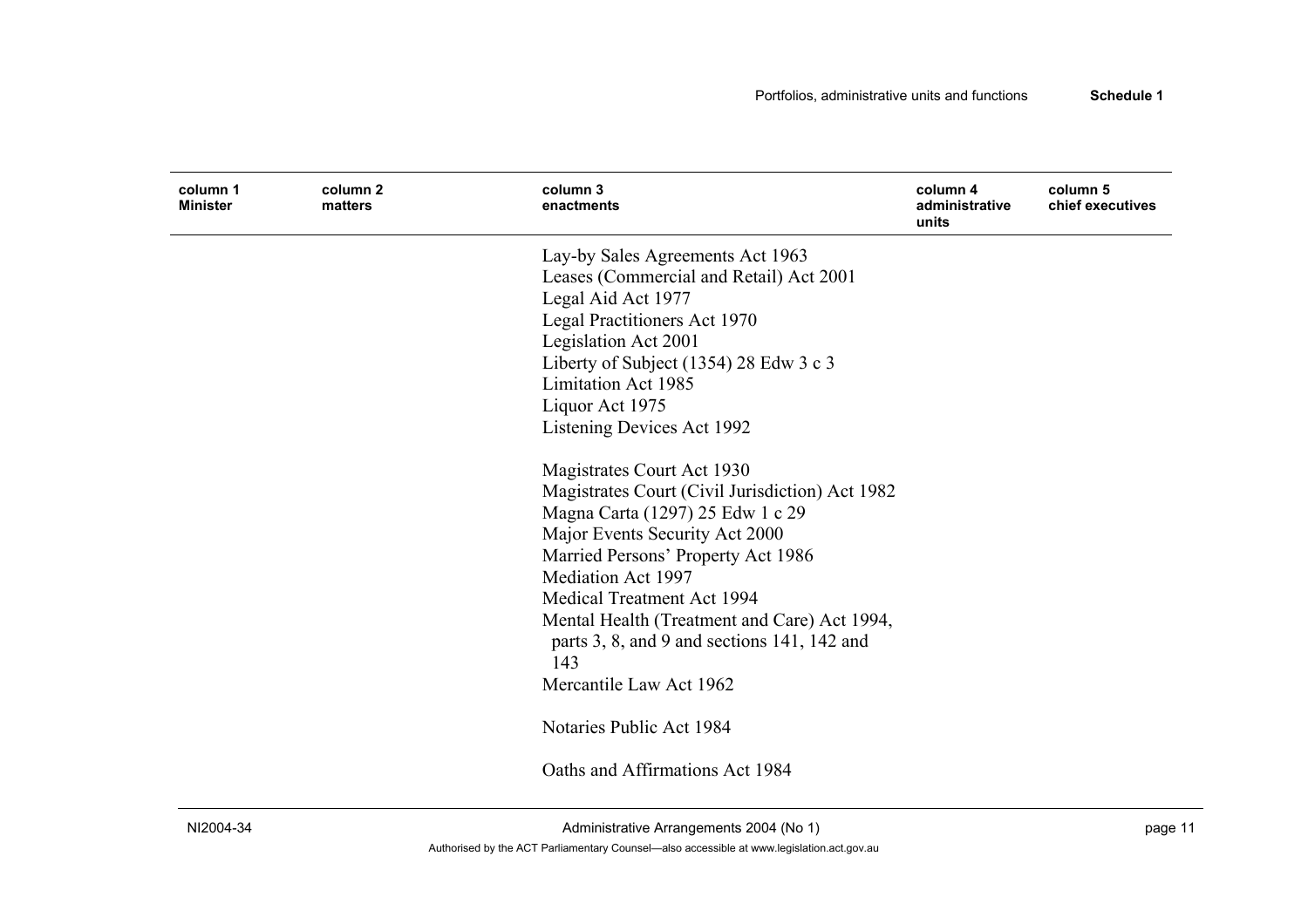| column 1<br><b>Minister</b> | column 2<br>matters | column 3<br>enactments                                                                  | column 4<br>administrative<br>units | column 5<br>chief executives |
|-----------------------------|---------------------|-----------------------------------------------------------------------------------------|-------------------------------------|------------------------------|
|                             |                     | Observance of Due Process of Law (1368) 42                                              |                                     |                              |
|                             |                     | Edw $3c3$                                                                               |                                     |                              |
|                             |                     | Ombudsman Act 1989                                                                      |                                     |                              |
|                             |                     | Parole Orders (Transfer) Act 1983                                                       |                                     |                              |
|                             |                     | Partnership Act 1963                                                                    |                                     |                              |
|                             |                     | Pawnbrokers Act 1902                                                                    |                                     |                              |
|                             |                     | Periodic Detention Act 1995                                                             |                                     |                              |
|                             |                     | Prisoners (International Transfer) Act 1999                                             |                                     |                              |
|                             |                     | Prisoners (Interstate Transfer) Act 1993                                                |                                     |                              |
|                             |                     | Prisoners' Interstate Leave Act 1997                                                    |                                     |                              |
|                             |                     | Perpetuities and Accumulations Act 1985                                                 |                                     |                              |
|                             |                     | Petition of Right 1627 3 Chas 1 c 1                                                     |                                     |                              |
|                             |                     | Powers of Attorney Act 1956                                                             |                                     |                              |
|                             |                     | Presbyterian Church (Proposals for Union with                                           |                                     |                              |
|                             |                     | other Churches) Act 1972                                                                |                                     |                              |
|                             |                     | Presbyterian Church Trust Property Act 1971<br>Proportional Representation (Hare-Clark) |                                     |                              |
|                             |                     | <b>Entrenchment Act 1994</b>                                                            |                                     |                              |
|                             |                     | <b>Prostitution Act 1992</b>                                                            |                                     |                              |
|                             |                     | Protection Orders Act 2001                                                              |                                     |                              |
|                             |                     | Public Trustee Act 1985                                                                 |                                     |                              |
|                             |                     | Referendum (Machinery Provisions) Act 1994                                              |                                     |                              |
|                             |                     | Registrar-General Act 1993                                                              |                                     |                              |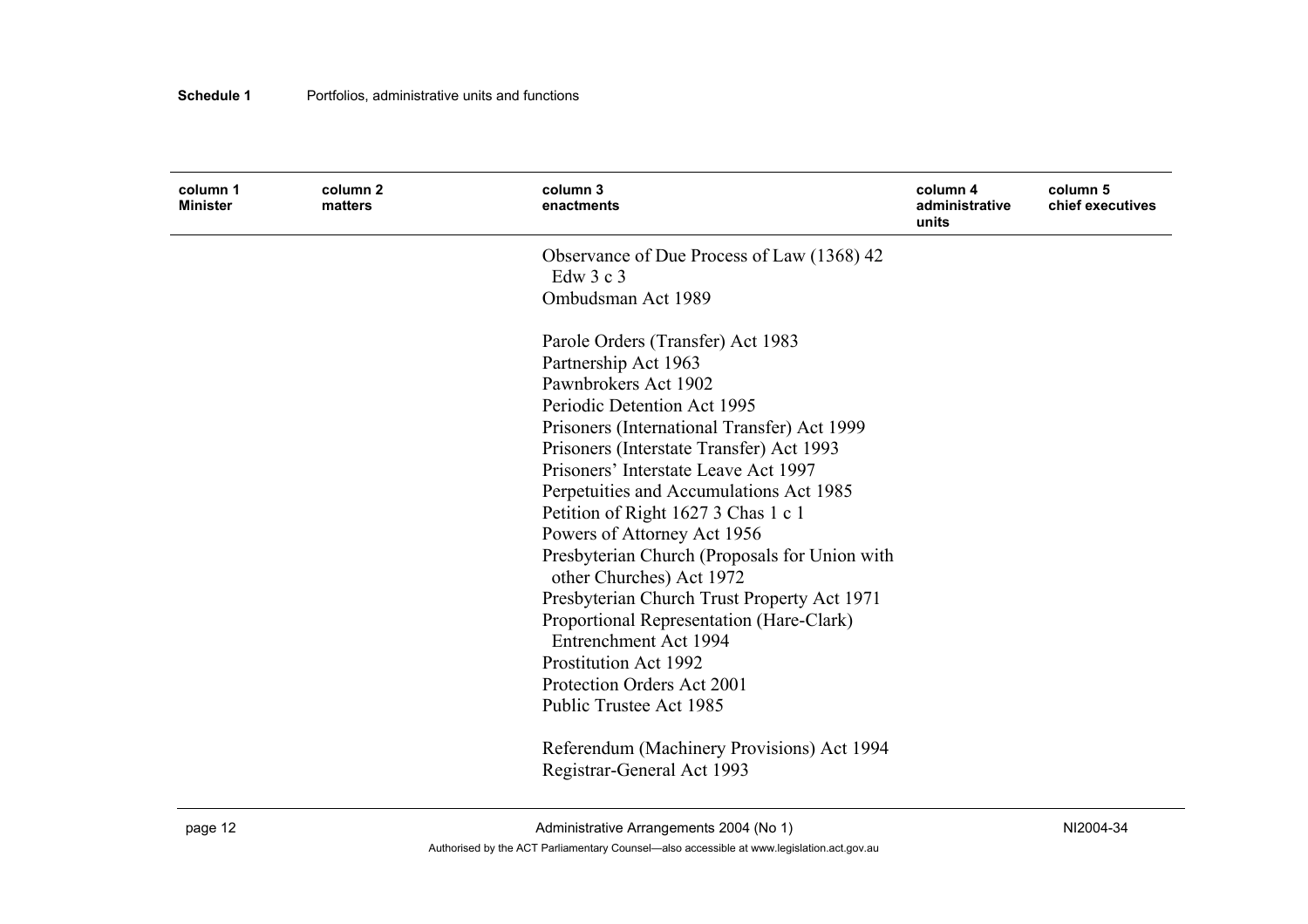| column 1<br><b>Minister</b> | column 2<br>matters | column 3<br>enactments                                             | column 4<br>administrative<br>units | column 5<br>chief executives |
|-----------------------------|---------------------|--------------------------------------------------------------------|-------------------------------------|------------------------------|
|                             |                     | Registration of Deeds Act 1957                                     |                                     |                              |
|                             |                     | Rehabilitation of Offenders (Interim) Act 2001                     |                                     |                              |
|                             |                     | <b>Remand Centres Act 1976</b>                                     |                                     |                              |
|                             |                     | Removal of Prisoners Act 1968                                      |                                     |                              |
|                             |                     | Residential Tenancies Act 1997                                     |                                     |                              |
|                             |                     | Roman Catholic Church Property Trust<br>Act 1937                   |                                     |                              |
|                             |                     | Royal Marriages Act 1772 12 Geo 3 c 11                             |                                     |                              |
|                             |                     | Sale of Goods Act 1954                                             |                                     |                              |
|                             |                     | Sale of Goods (Vienna Convention) Act 1987                         |                                     |                              |
|                             |                     | Sale of Motor Vehicles Act 1977                                    |                                     |                              |
|                             |                     | Salvation Army Property Trust Act 1934                             |                                     |                              |
|                             |                     | Second-hand Dealers Act 1906                                       |                                     |                              |
|                             |                     | Security Industry Act 2003                                         |                                     |                              |
|                             |                     | Set-off (1735) 8 Geo 2 c 24                                        |                                     |                              |
|                             |                     | Spent Convictions Act 2000                                         |                                     |                              |
|                             |                     | Substitute Parent Agreements Act 1994                              |                                     |                              |
|                             |                     | Succession to the Crown Act 1707 6 Anne c 41                       |                                     |                              |
|                             |                     | Supervised Injecting Place Trial Act 1999,<br>sections 7, 8 and 13 |                                     |                              |
|                             |                     | Supervision of Offenders (Community Service)                       |                                     |                              |
|                             |                     | Orders) Act 1985                                                   |                                     |                              |
|                             |                     | Supreme Court Act 1933                                             |                                     |                              |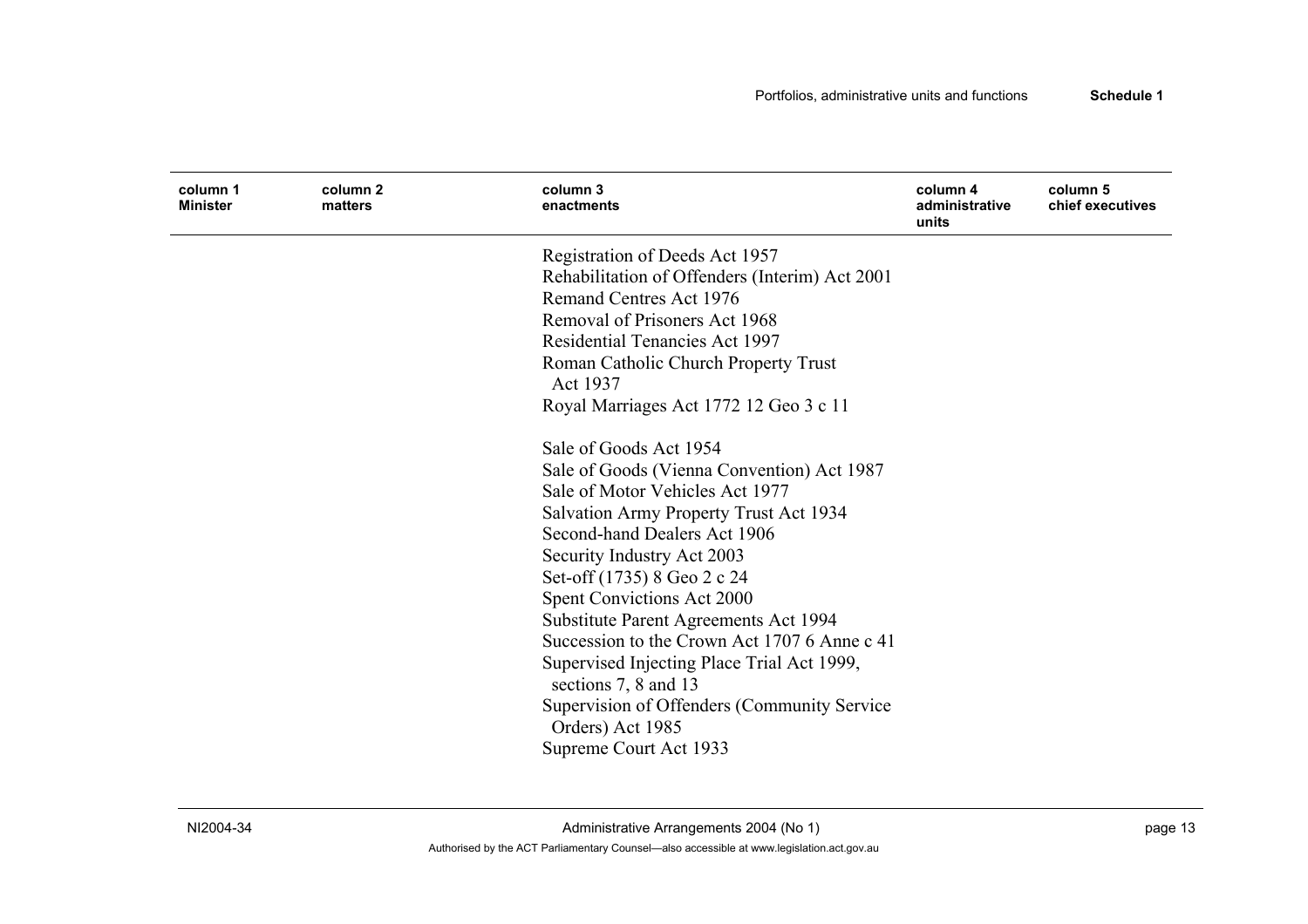| column 1<br><b>Minister</b>        | column <sub>2</sub><br>matters                                                       | column 3<br>enactments                                                                                                                                                                       | column 4<br>administrative<br>units    | column 5<br>chief executives                                  |
|------------------------------------|--------------------------------------------------------------------------------------|----------------------------------------------------------------------------------------------------------------------------------------------------------------------------------------------|----------------------------------------|---------------------------------------------------------------|
|                                    |                                                                                      | Testamentary Guardianship Act 1984<br>Trade Measurement Act 1991<br>Trade Measurement (Administration) Act 1991<br>Trading Stamps Act 1972<br>Trustee Act 1925<br>Trustee Companies Act 1947 |                                        |                                                               |
|                                    |                                                                                      | Unclaimed Moneys Act 1950<br>Uncollected Goods Act 1996<br>Uniting Church in Australia Act 1977<br>Utilities Act 2000, parts 11 and 12                                                       |                                        |                                                               |
|                                    |                                                                                      | Victims of Crime Act 1994<br>Victims of Crime (Financial Assistance)<br>Act 1983                                                                                                             |                                        |                                                               |
|                                    |                                                                                      | Wills Act 1968<br>Witness Protection Act 1996                                                                                                                                                |                                        |                                                               |
| <b>Minister for</b><br>Environment | Environment management<br>and regulatory services<br>Water policy<br>(environmental) | Animal Diseases Act 1993<br>Animal Welfare Act 1992<br>Clinical Waste Act 1990<br>Commissioner for the Environment Act 1993                                                                  | Department of<br><b>Urban Services</b> | Chief<br>Executive,<br>Department of<br><b>Urban Services</b> |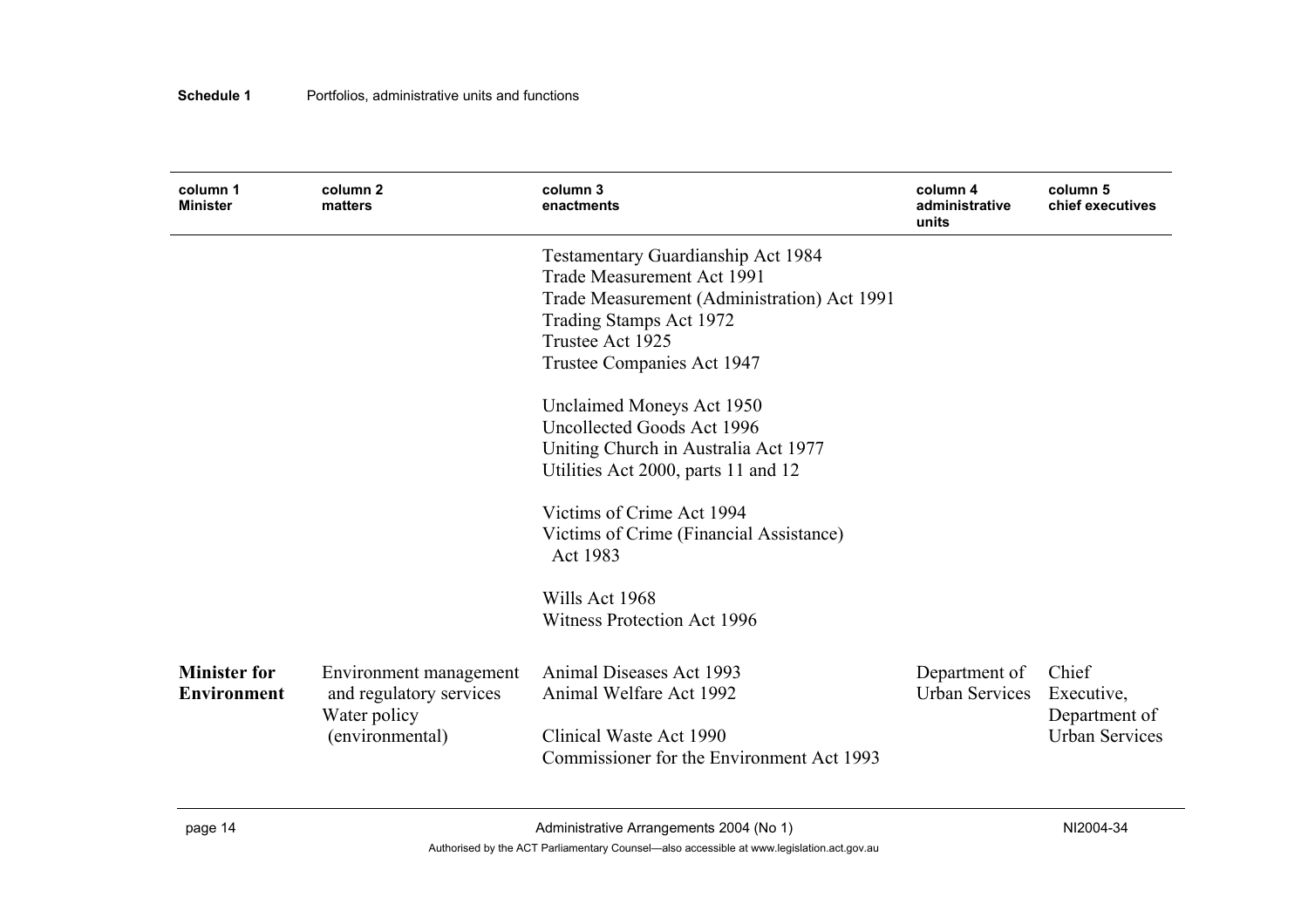| column 1<br><b>Minister</b> | column 2<br>matters | column 3<br>enactments                                                                     | column 4<br>administrative<br>units | column 5<br>chief executives |
|-----------------------------|---------------------|--------------------------------------------------------------------------------------------|-------------------------------------|------------------------------|
|                             |                     | <b>Environment Protection Act 1997</b>                                                     |                                     |                              |
|                             |                     | Fertilisers Act 1904<br>Fisheries Act 2000                                                 |                                     |                              |
|                             |                     | Lakes Act 1976<br>Land (Planning and Environment) Act 1991,<br>section 254                 |                                     |                              |
|                             |                     | <b>National Environment Protection Council</b><br>Act 1994<br>Nature Conservation Act 1980 |                                     |                              |
|                             |                     | Plant Diseases Act 2002<br>Pounds Act 1928                                                 |                                     |                              |
|                             |                     | Stock Act 1991                                                                             |                                     |                              |
|                             |                     | Tree Protection (Interim Scheme) Act 2001                                                  |                                     |                              |
|                             |                     | Waste Minimisation Act 2001<br>Water Resources Act 1998                                    |                                     |                              |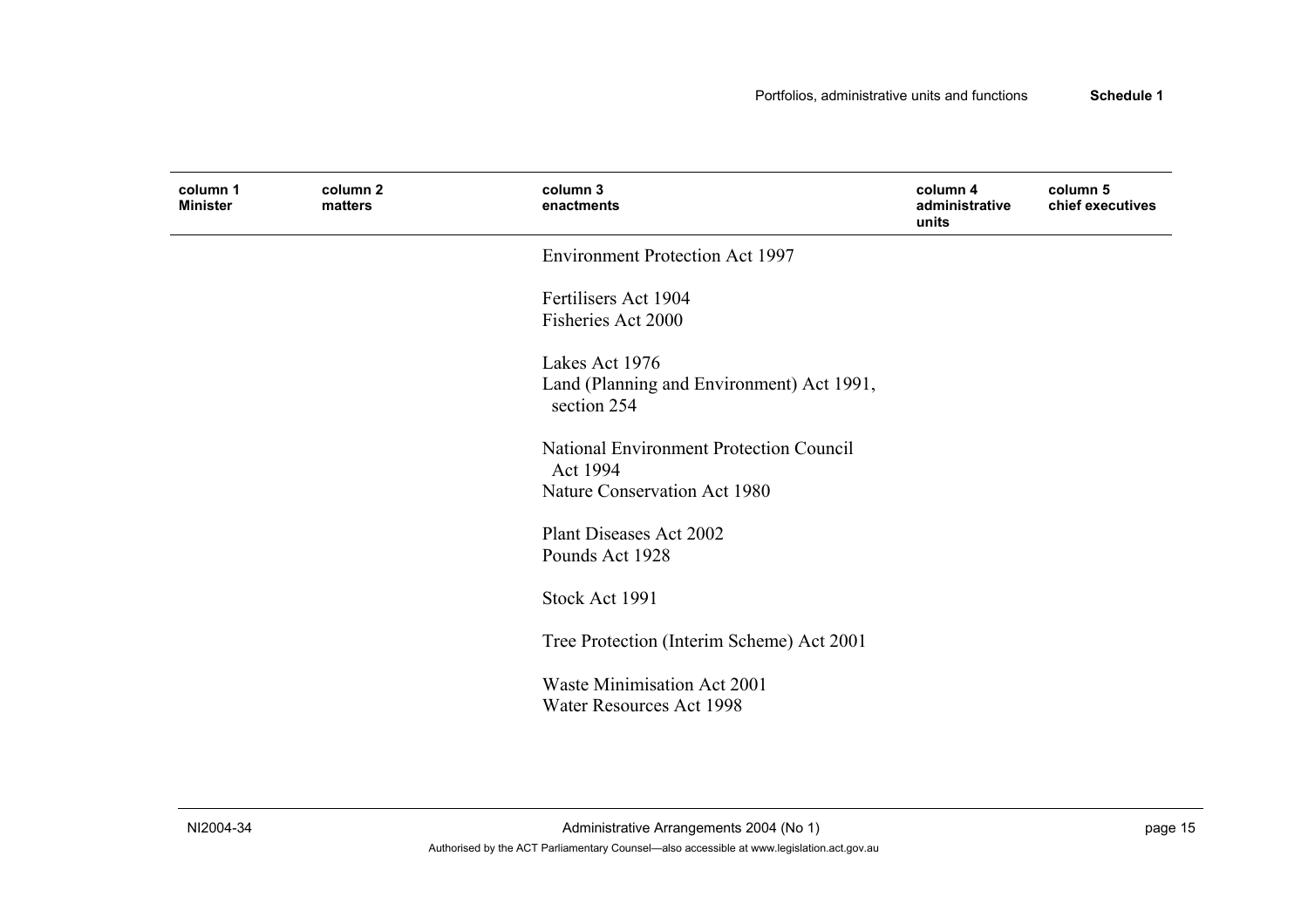| column 1<br><b>Minister</b>                               | column 2<br>matters                                                                                                                                                                                                                                                                                                                                                                           | column 3<br>enactments                                                                                                                                                                                                                                                                                                                                                                                                     | column 4<br>administrative<br>units | column 5<br>chief executives                             |
|-----------------------------------------------------------|-----------------------------------------------------------------------------------------------------------------------------------------------------------------------------------------------------------------------------------------------------------------------------------------------------------------------------------------------------------------------------------------------|----------------------------------------------------------------------------------------------------------------------------------------------------------------------------------------------------------------------------------------------------------------------------------------------------------------------------------------------------------------------------------------------------------------------------|-------------------------------------|----------------------------------------------------------|
| <b>Minister for</b><br><b>Community</b><br><b>Affairs</b> | Multicultural affairs and<br>community liaison<br>Aboriginal and Torres<br><b>Strait Islander Affairs</b><br>Volunteering                                                                                                                                                                                                                                                                     |                                                                                                                                                                                                                                                                                                                                                                                                                            | Chief<br>Minister's<br>Department   | Chief<br>Executive,<br>Chief<br>Minister's<br>Department |
| <b>Treasurer</b>                                          | Fiscal and economic<br>policy<br>Taxation and revenue<br>Competition policy and<br>associated market reform<br>including COAG reforms<br>GBE policy and<br>monitoring<br><b>ACTEW</b><br>Totalcare<br>Regulatory reform<br>Purchasing and project<br>management policy<br>Government procurement<br>services<br>Construction<br>(procurement) policy<br>Energy and water policy<br>(economic) | <b>ACTEW/AGL Partnership Facilitation</b><br><b>Act 2000</b><br><b>Appropriation Acts</b><br>Australia and New Zealand Banking Group<br>Limited (NMRB) Act 1991<br>Bank Mergers Act 1997<br>Canberra Advance Bank Limited (Merger)<br>Act 1992<br>Competition Policy Reform Act 1996<br>Debits Tax Act 1997<br>Duties Act 1999<br>Electricity (National Scheme) Act 1997<br>Emergency Management Act 1999,<br>division 6.3 | Department of<br>Treasury           | Chief<br>Executive,<br>Department of<br>Treasury         |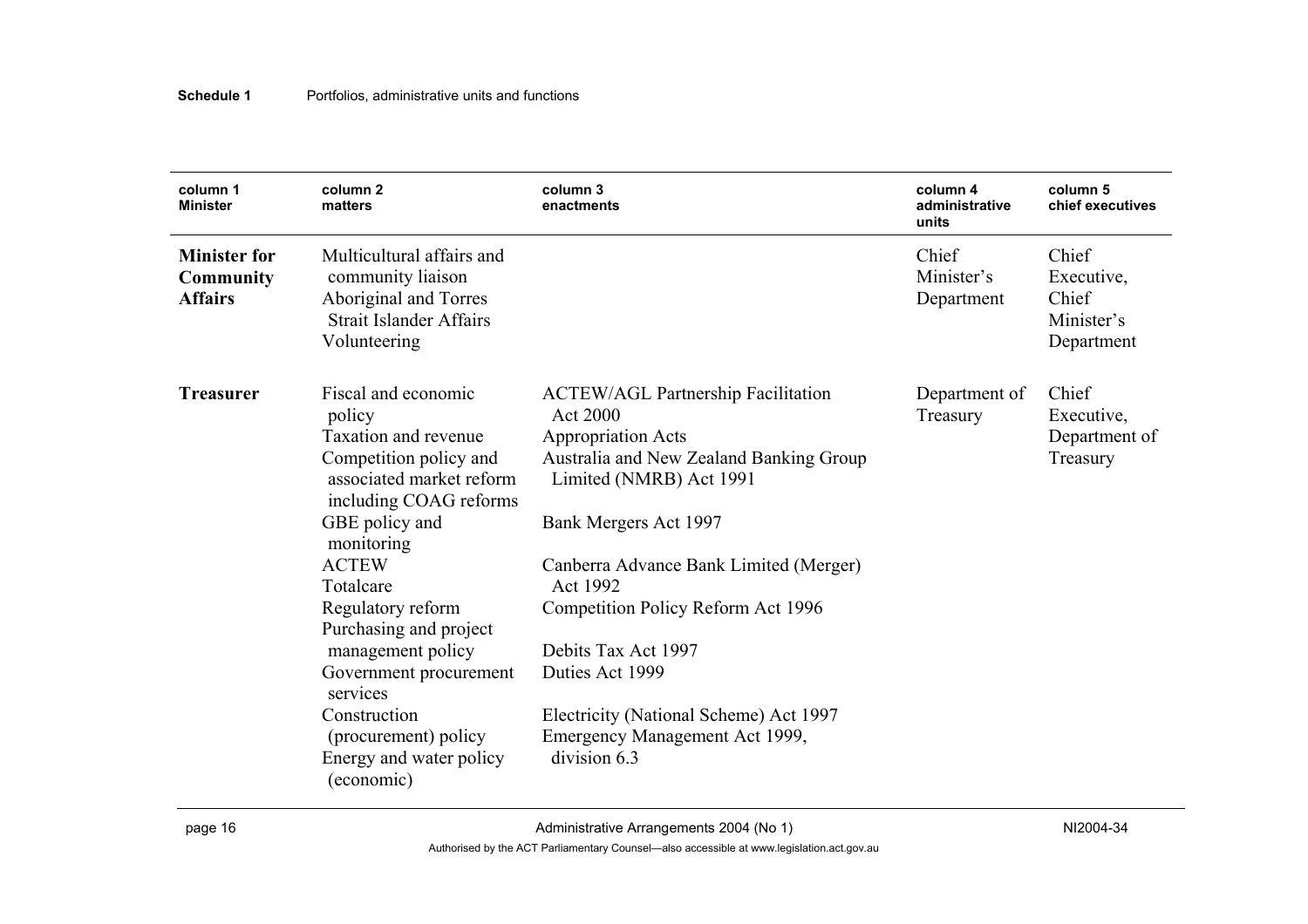| column 1<br><b>Minister</b> | column <sub>2</sub><br>matters | column 3<br>enactments                                                                                                                                                                                                                                                                                                                                                                                                                                                                                                                                                                                                | column 4<br>administrative<br>units | column 5<br>chief executives |
|-----------------------------|--------------------------------|-----------------------------------------------------------------------------------------------------------------------------------------------------------------------------------------------------------------------------------------------------------------------------------------------------------------------------------------------------------------------------------------------------------------------------------------------------------------------------------------------------------------------------------------------------------------------------------------------------------------------|-------------------------------------|------------------------------|
|                             | <b>InTACT</b>                  | Financial Agreement Act 1994<br>Financial Institutions Duty Act 1987<br>Financial Management Act 1996<br>Financial Relations Agreement Act 2000<br>Financial Sector Reform (ACT) Act 1999<br>First Home Owner Grant Act 2000<br>Gas Pipelines Access Act 1998<br>Government Procurement Act 2001<br>Hotel School Act 1996<br>Independent Competition and Regulatory<br>Commission Act 1997<br>Insurance Authority Act 2000<br>National Exhibition Centre Trust Act 1976<br>Payroll Tax Act 1987<br>Rates and Land Rent (Relief) Act 1970<br>Rates and Land Tax Act 1926<br>State Bank of South Australia (Transfer of |                                     |                              |
|                             |                                | Undertaking) Act 1994                                                                                                                                                                                                                                                                                                                                                                                                                                                                                                                                                                                                 |                                     |                              |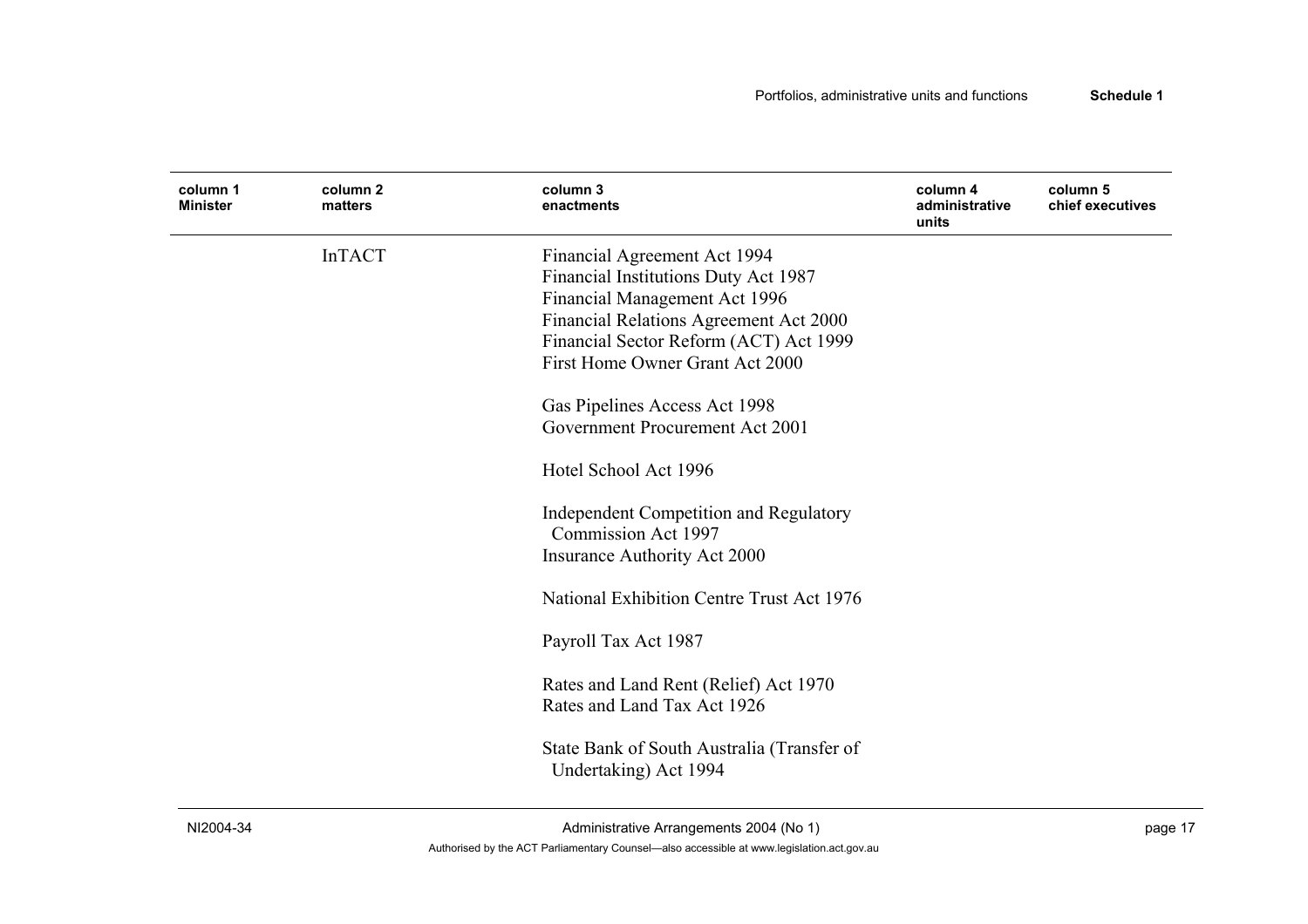| column 1<br><b>Minister</b>                            | column <sub>2</sub><br>matters                                            | column 3<br>enactments                                                                                                  | column 4<br>administrative<br>units | column 5<br>chief executives |
|--------------------------------------------------------|---------------------------------------------------------------------------|-------------------------------------------------------------------------------------------------------------------------|-------------------------------------|------------------------------|
|                                                        |                                                                           | Superannuation (Legislative Assembly<br>Members) Act 1991                                                               |                                     |                              |
|                                                        |                                                                           | <b>Taxation Administration Act 1999</b><br><b>Taxation (Government Business Enterprises)</b><br>Act 2003                |                                     |                              |
|                                                        |                                                                           | <b>Territory Owned Corporations Act 1990</b><br><b>Territory Superannuation Provision Protection</b><br><b>Act 2000</b> |                                     |                              |
|                                                        |                                                                           | Utilities Act 2000, except part 5, division 10.3,<br>and parts 11 and 12                                                |                                     |                              |
| <b>Minister for</b><br><b>Economic</b><br>Development, | Economic development<br><b>Employment matters</b><br>Business development | <b>Australian Capital Tourism Corporation</b><br>Act 1997                                                               | Chief<br>Minister's<br>Department   | Chief<br>Executive,<br>Chief |
| <b>Business and</b><br><b>Tourism</b>                  | Tourism policy and<br>services                                            | Mutual Recognition (Australian Capital<br>Territory) Act 1992                                                           |                                     | Minister's<br>Department     |
|                                                        |                                                                           | Trans-Tasman Mutual Recognition Act 1997                                                                                |                                     |                              |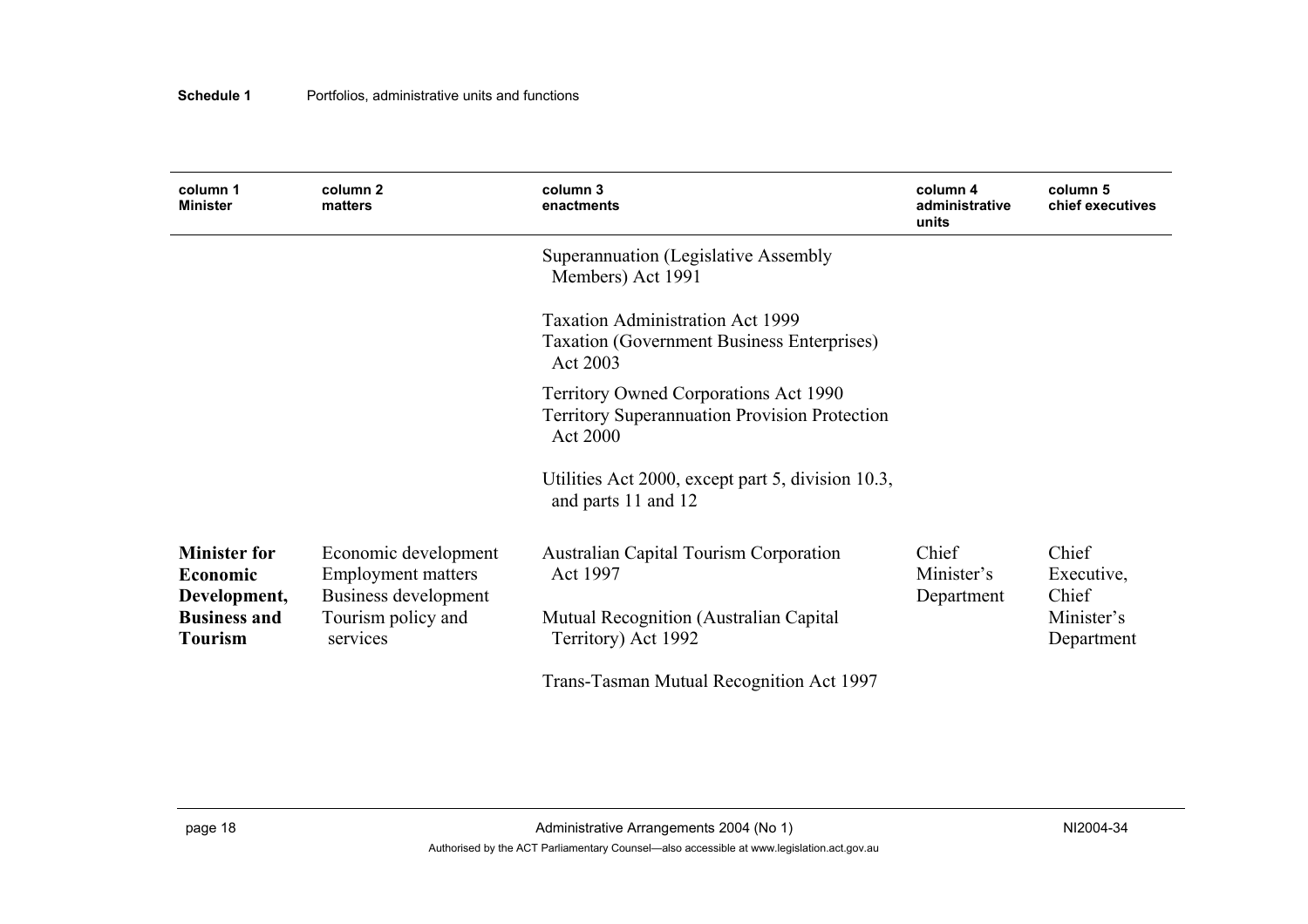| column 1<br><b>Minister</b>                 | column 2<br>matters                | column <sub>3</sub><br>enactments                                                                                                           | column 4<br>administrative<br>units | column 5<br>chief executives |
|---------------------------------------------|------------------------------------|---------------------------------------------------------------------------------------------------------------------------------------------|-------------------------------------|------------------------------|
| <b>Minister for</b><br><b>Sport, Racing</b> | <b>ACTTAB</b><br>Racing and Gaming | Betting (ACTTAB Limited) Act 1964                                                                                                           | Department of<br>Treasury           | Chief<br>Executive,          |
| and Gaming                                  |                                    | Casino Control Act 1988                                                                                                                     |                                     | Department of<br>Treasury    |
|                                             |                                    | Gambling and Racing Control Act 1999<br>Games, Wagers and Betting Houses Act 1901<br>Gaming and Betting Act 1906<br>Gaming Machine Act 1987 |                                     |                              |
|                                             |                                    | Interactive Gambling Act 1998                                                                                                               |                                     |                              |
|                                             |                                    | Lotteries Act 1964                                                                                                                          |                                     |                              |
|                                             |                                    | Pool Betting Act 1964                                                                                                                       |                                     |                              |
|                                             |                                    | Race and Sports Bookmaking Act 2001<br>Racing Act 1999                                                                                      |                                     |                              |
|                                             |                                    | Unlawful Games Act 1984                                                                                                                     |                                     |                              |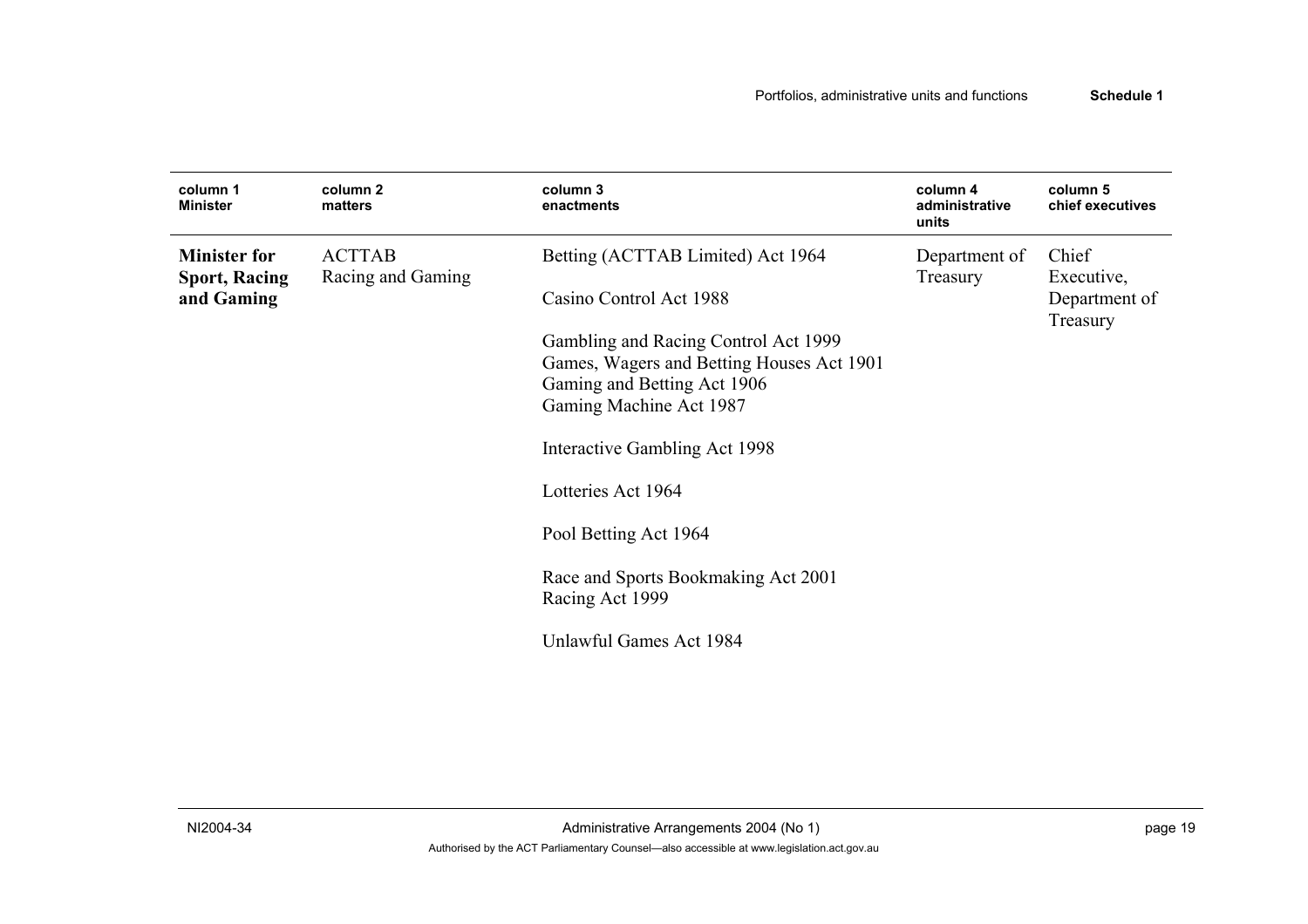| column 1<br><b>Minister</b>                               | column <sub>2</sub><br>matters                                                                                                                                                            | column 3<br>enactments                                                                                                                                                          | column 4<br>administrative<br>units         | column 5<br>chief executives                                  |
|-----------------------------------------------------------|-------------------------------------------------------------------------------------------------------------------------------------------------------------------------------------------|---------------------------------------------------------------------------------------------------------------------------------------------------------------------------------|---------------------------------------------|---------------------------------------------------------------|
|                                                           | National teams<br>Sport and recreation                                                                                                                                                    | Boxing Control Act 1993                                                                                                                                                         | Chief<br>Minister's                         | Chief<br>Executive,<br>Chief                                  |
|                                                           |                                                                                                                                                                                           | Drugs in Sport Act 1999                                                                                                                                                         | Department                                  | Minister's<br>Department                                      |
|                                                           |                                                                                                                                                                                           | Stadiums Authority Act 2000                                                                                                                                                     |                                             |                                                               |
| <b>Minister for</b><br>Disability,                        | Disability policy and<br>services                                                                                                                                                         | Disability Services Act 1991                                                                                                                                                    | Department of<br>Disability,                | Chief<br>Executive,                                           |
| <b>Housing and</b><br><b>Community</b><br><b>Services</b> | Therapy services<br>Housing policy<br>Public housing<br>Housing assistance<br>services<br>Supported accommodation<br>Community support<br>services<br>Concessions<br>Community facilities | Housing Assistance Act 1987                                                                                                                                                     | Housing and<br>Community<br><b>Services</b> | Disability,<br>Housing and<br>Community<br>Services           |
| <b>Minister for</b><br><b>Urban Services</b>              | Road services and<br>transport authority<br>Municipal services<br><b>Public libraries</b><br>Parks and forests                                                                            | Cemeteries Act 1933, except section 16 (b)<br>Cemeteries and Crematoria Act 2003<br><b>Charitable Collections Act 2003</b><br>Collections Act 1959<br><b>Cremation Act 1966</b> | Department of<br><b>Urban Services</b>      | Chief<br>Executive,<br>Department of<br><b>Urban Services</b> |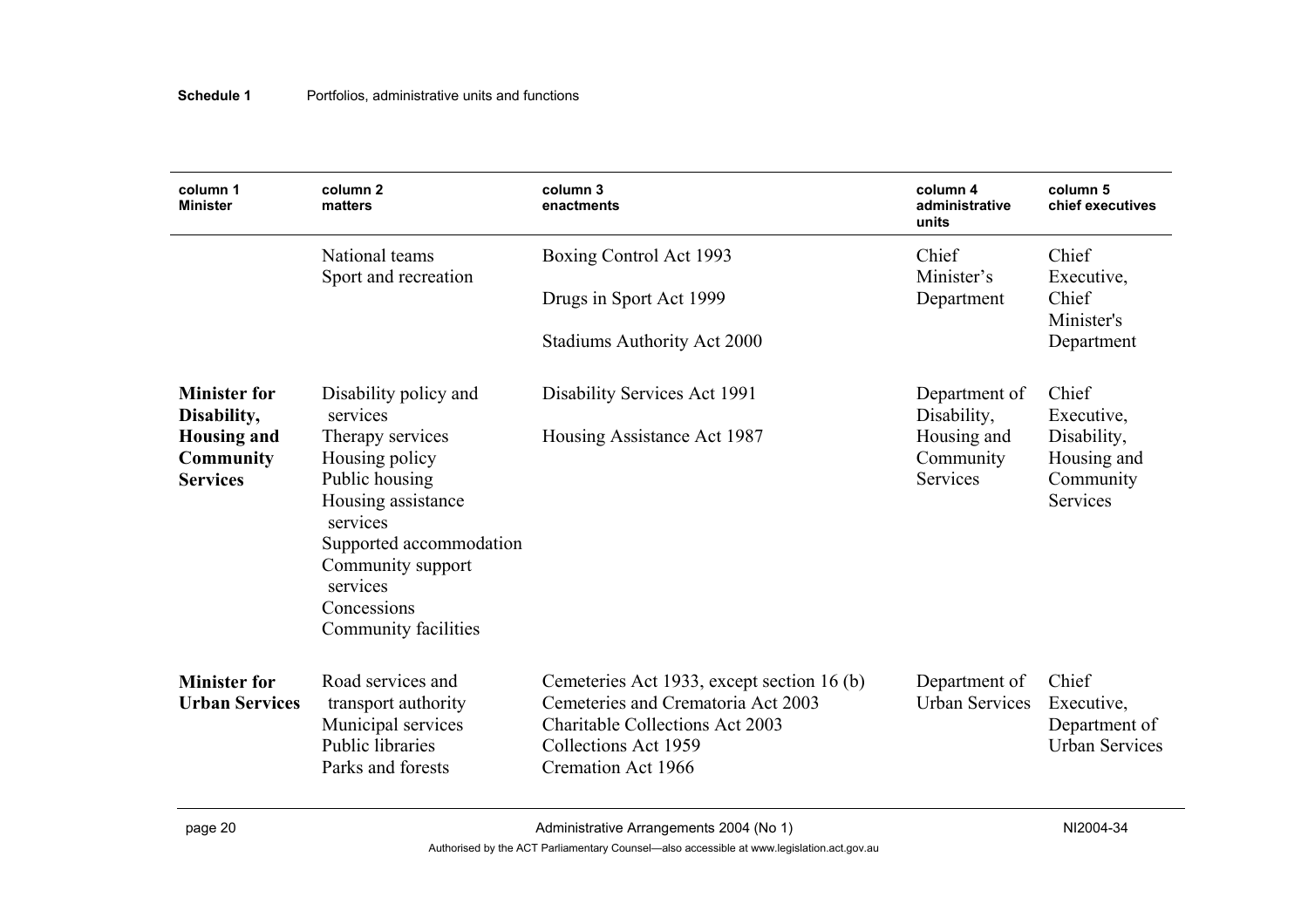| column 1<br><b>Minister</b> | column 2<br>matters                  | column 3<br>enactments                                                                                                                                           | column 4<br>administrative<br>units | column 5<br>chief executives |
|-----------------------------|--------------------------------------|------------------------------------------------------------------------------------------------------------------------------------------------------------------|-------------------------------------|------------------------------|
|                             | Canberra Connect<br>Government asset | Domestic Animals Act 2000                                                                                                                                        |                                     |                              |
|                             | management<br>Taxis                  | Hawkers Act 1936, except section 8A<br>Hawkers Act 2003                                                                                                          |                                     |                              |
|                             |                                      | Interstate Road Transport Act 1985 (Cwlth)<br>Interstate Road Transport Charge Act 1985<br>(Cwlth)                                                               |                                     |                              |
|                             |                                      | Litter Act 1977                                                                                                                                                  |                                     |                              |
|                             |                                      | Motor Vehicle Standards Act 1989 (Cwlth)                                                                                                                         |                                     |                              |
|                             |                                      | NRMA-ACT Road Safety Trust Act 1992<br>Nudity Act 1976                                                                                                           |                                     |                              |
|                             |                                      | Public Baths and Public Bathing Act 1956                                                                                                                         |                                     |                              |
|                             |                                      | Road Transport (Alcohol and Drugs) Act 1977<br>Road Transport Charges (Australian Capital<br>Territory) Act 1993 (Cwlth)<br>Road Transport (Dimensions and Mass) |                                     |                              |
|                             |                                      | Act 1990<br>Road Transport (Driver Licensing) Act 1999                                                                                                           |                                     |                              |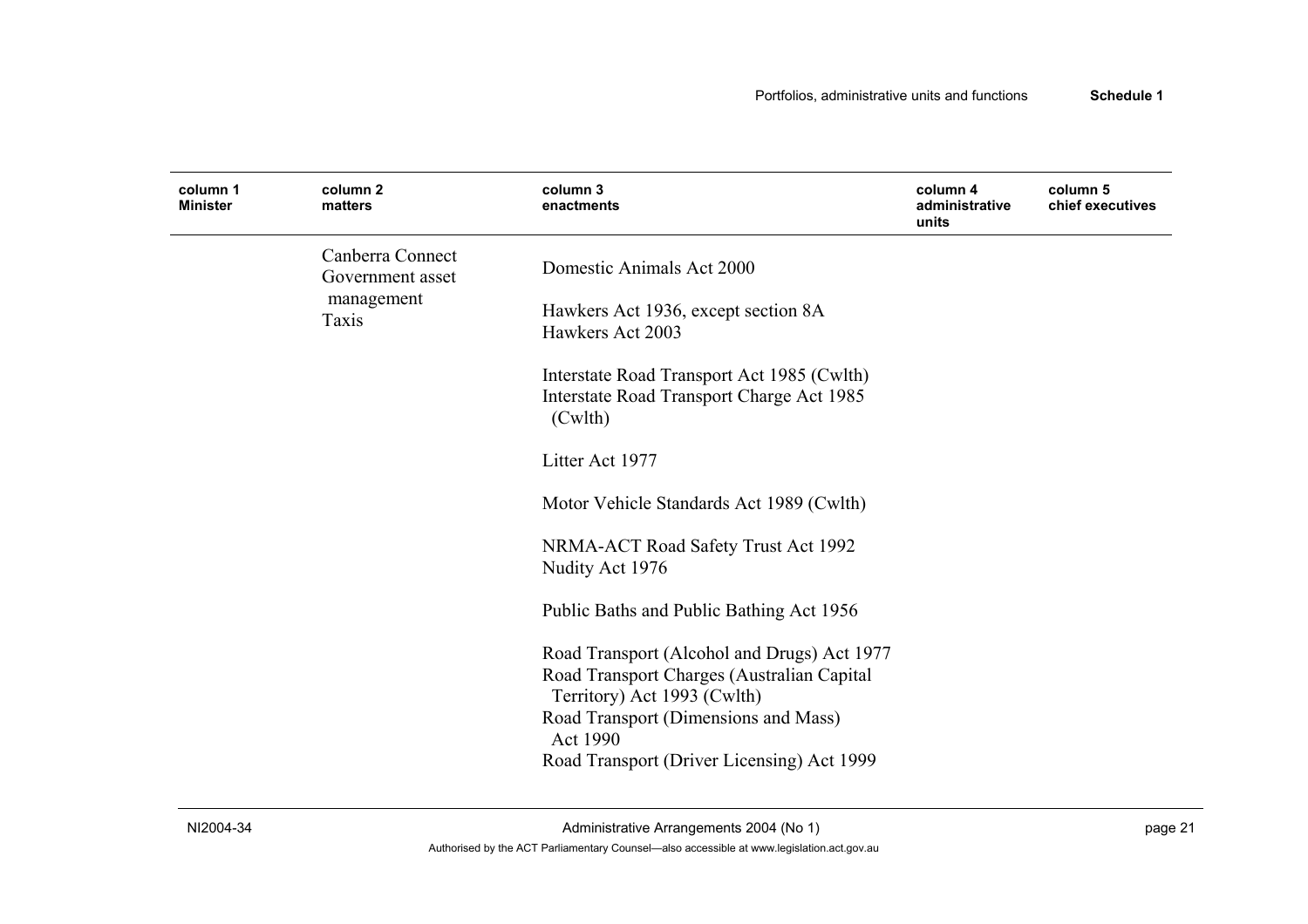| column 1<br><b>Minister</b>              | column 2<br>matters                   | column 3<br>enactments                                           | column 4<br>administrative<br>units | column 5<br>chief executives              |
|------------------------------------------|---------------------------------------|------------------------------------------------------------------|-------------------------------------|-------------------------------------------|
|                                          |                                       | Road Transport (General) Act 1999                                |                                     |                                           |
|                                          |                                       | Road Transport (Public Passenger Services)<br>Act 2001           |                                     |                                           |
|                                          |                                       | Road Transport (Safety and Traffic<br>Management) Act 1999       |                                     |                                           |
|                                          |                                       | Road Transport Reform (Dangerous Goods)<br>Act 1995 (Cwlth)      |                                     |                                           |
|                                          |                                       | Road Transport Reform (Vehicles and Traffic)<br>Act 1993 (Cwlth) |                                     |                                           |
|                                          |                                       | Road Transport (Vehicle Registration)<br>Act 1999                |                                     |                                           |
|                                          |                                       | Roads and Public Places Act 1937                                 |                                     |                                           |
|                                          |                                       | Territory Records Act 2002                                       |                                     |                                           |
|                                          |                                       | Trespass on Territory Land Act 1932                              |                                     |                                           |
| <b>Minister for</b><br><b>Police and</b> | Police services<br>Emergency services | Bushfire Act 1936                                                | Department of<br>Justice and        | Chief<br>Executive,                       |
| <b>Emergency</b><br><b>Services</b>      |                                       | Emergency Management Act 1999, except<br>division 6.3            | Community<br>Safety                 | Department of<br>Justice and<br>Community |
|                                          |                                       | Firearms Act 1996<br>Fire Brigade Act 1957                       |                                     | Safety                                    |
|                                          |                                       | Fire Brigade (Administration) Act 1974                           |                                     |                                           |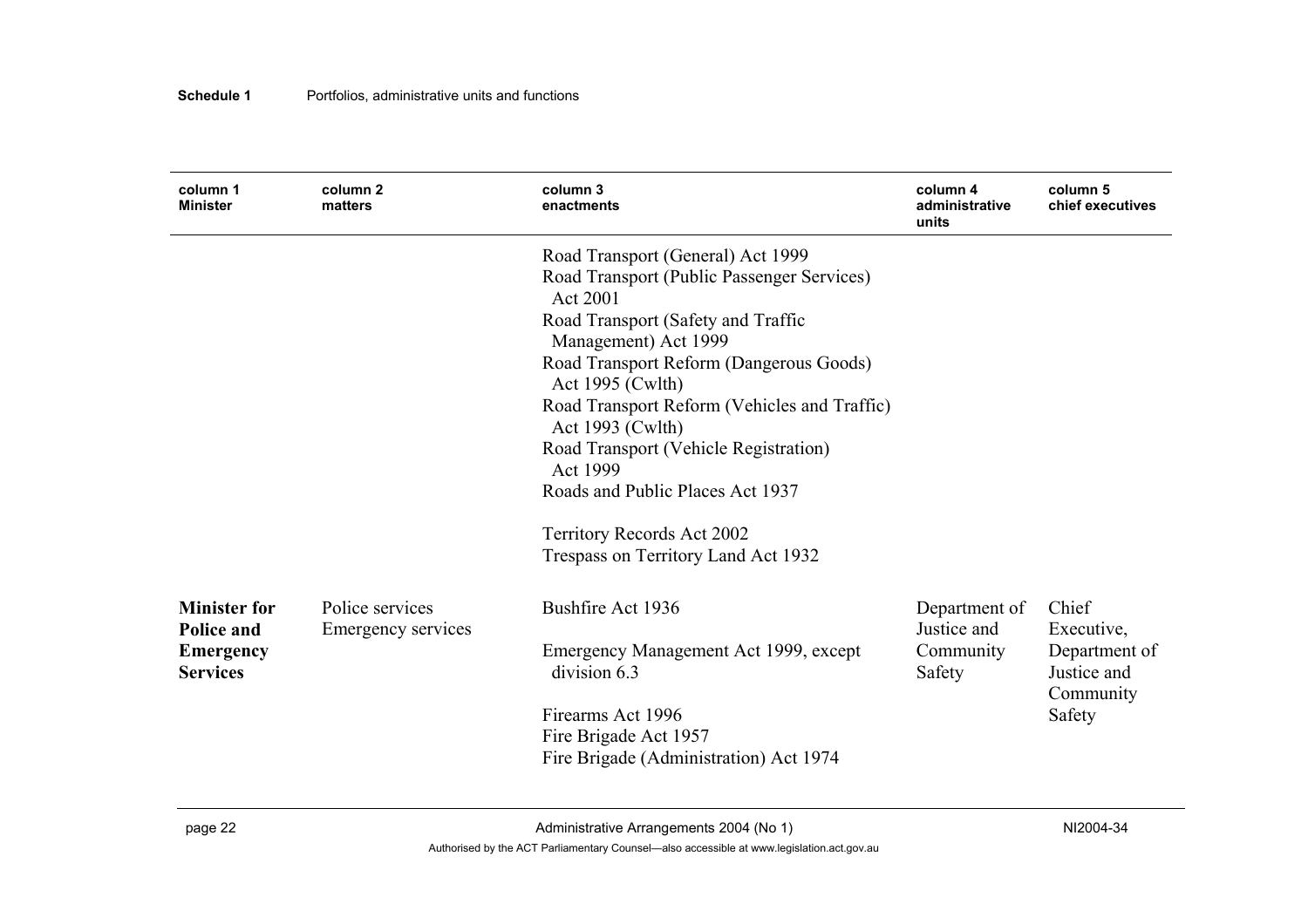| column 1<br><b>Minister</b>            | column <sub>2</sub><br>matters                             | column 3<br>enactments                                                     | column 4<br>administrative<br>units    | column 5<br>chief executives             |
|----------------------------------------|------------------------------------------------------------|----------------------------------------------------------------------------|----------------------------------------|------------------------------------------|
|                                        |                                                            | National Crime Authority (Territory<br>Provisions) Act 1991                |                                        |                                          |
|                                        |                                                            | Prohibited Weapons Act 1996                                                |                                        |                                          |
| <b>Minister for</b><br><b>Arts and</b> | Arts and cultural services<br>Heritage services            | Cultural Facilities Corporation Act 1997                                   | Department of<br><b>Urban Services</b> | Chief<br>Executive,                      |
| Heritage                               |                                                            | Heritage Objects Act 1991                                                  |                                        | Department of<br><b>Urban Services</b>   |
|                                        |                                                            | Land (Planning and Environment) Act 1991,<br>part 3                        |                                        |                                          |
| <b>Minister for</b><br><b>Health</b>   | Health and community<br>care policy<br>Acute and community | <b>Blood Donation (Transmittable Diseases)</b><br>Act 1985                 | <b>ACT Health</b>                      | Chief<br>Executive,<br><b>ACT Health</b> |
|                                        | health services and                                        | Cemeteries Act 1933, section 16 (b)                                        |                                        |                                          |
|                                        | population health services                                 | Chiropractors and Osteopaths Act 1983                                      |                                        |                                          |
|                                        | Hospital services<br>Community health<br>services          | <b>Community and Health Services Complaints</b><br>Act 1993                |                                        |                                          |
|                                        |                                                            | Dental Technicians and Dental Prosthetists<br><b>Registration Act 1988</b> |                                        |                                          |
|                                        |                                                            | Dentists Act 1931                                                          |                                        |                                          |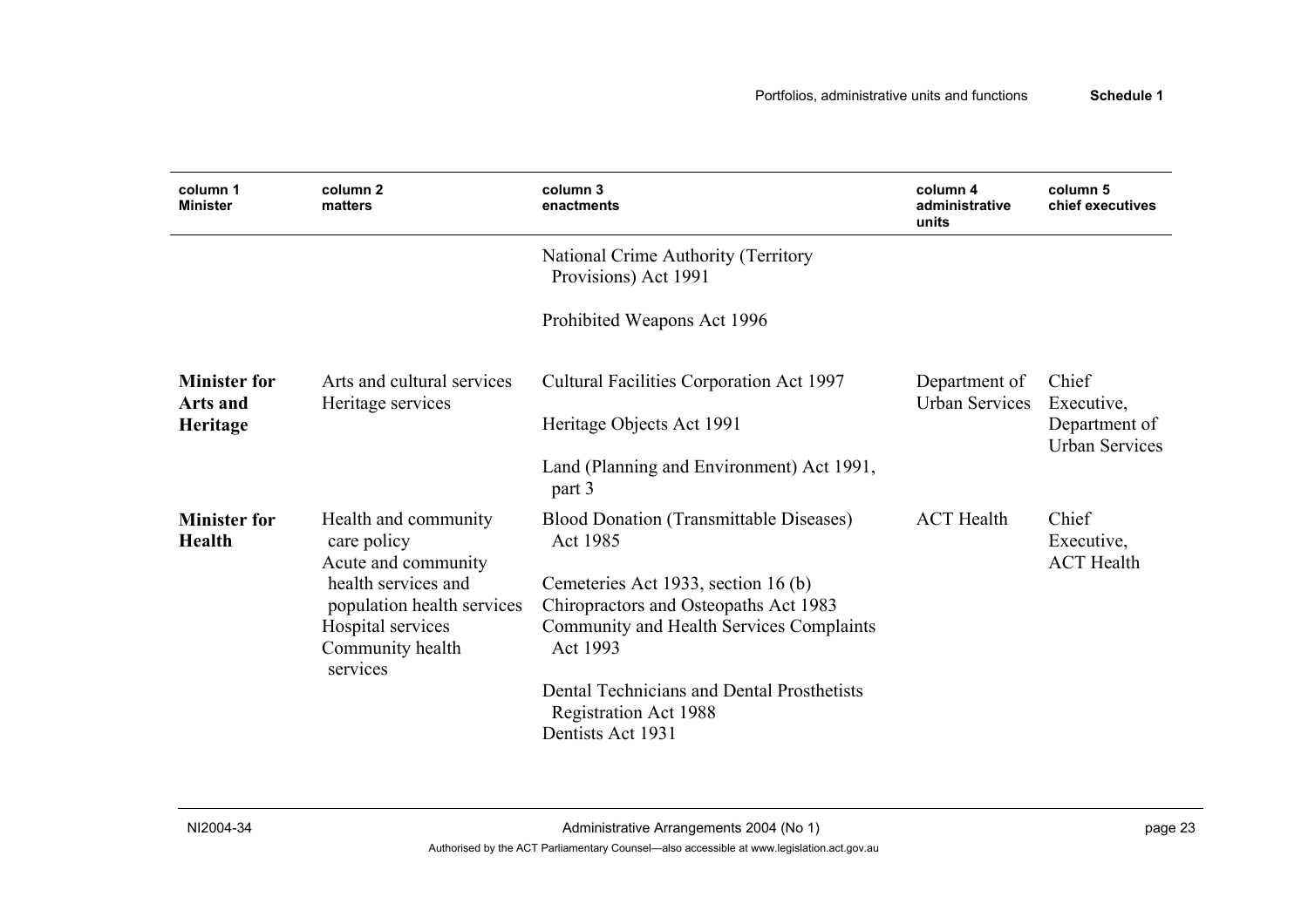| column 1<br><b>Minister</b> | column 2<br>matters | column 3<br>enactments                                                                                                                                                      | column 4<br>administrative<br>units | column 5<br>chief executives |
|-----------------------------|---------------------|-----------------------------------------------------------------------------------------------------------------------------------------------------------------------------|-------------------------------------|------------------------------|
|                             |                     | Drugs of Dependence Act 1989, except<br>sections 123 and 140                                                                                                                |                                     |                              |
|                             |                     | Epidemiological Studies (Confidentiality)<br>Act 1992                                                                                                                       |                                     |                              |
|                             |                     | Food Act 2001                                                                                                                                                               |                                     |                              |
|                             |                     | Hawkers Act 1936, section 8A<br>Health Act 1993<br><b>Health Professionals (Special Events</b><br>Exemptions) Act 2000<br>Health Professions Boards (Elections)<br>Act 1980 |                                     |                              |
|                             |                     | Health Professions Boards (Procedures)<br>Act 1981<br><b>Health Promotion Act 1995</b><br>Health Records (Privacy and Access) Act 1997                                      |                                     |                              |
|                             |                     | Intoxicated Persons (Care and Protection)<br>Act 1994                                                                                                                       |                                     |                              |
|                             |                     | <b>Medical Practitioners Act 1930</b><br>Medical Services (Fees) Act 1984                                                                                                   |                                     |                              |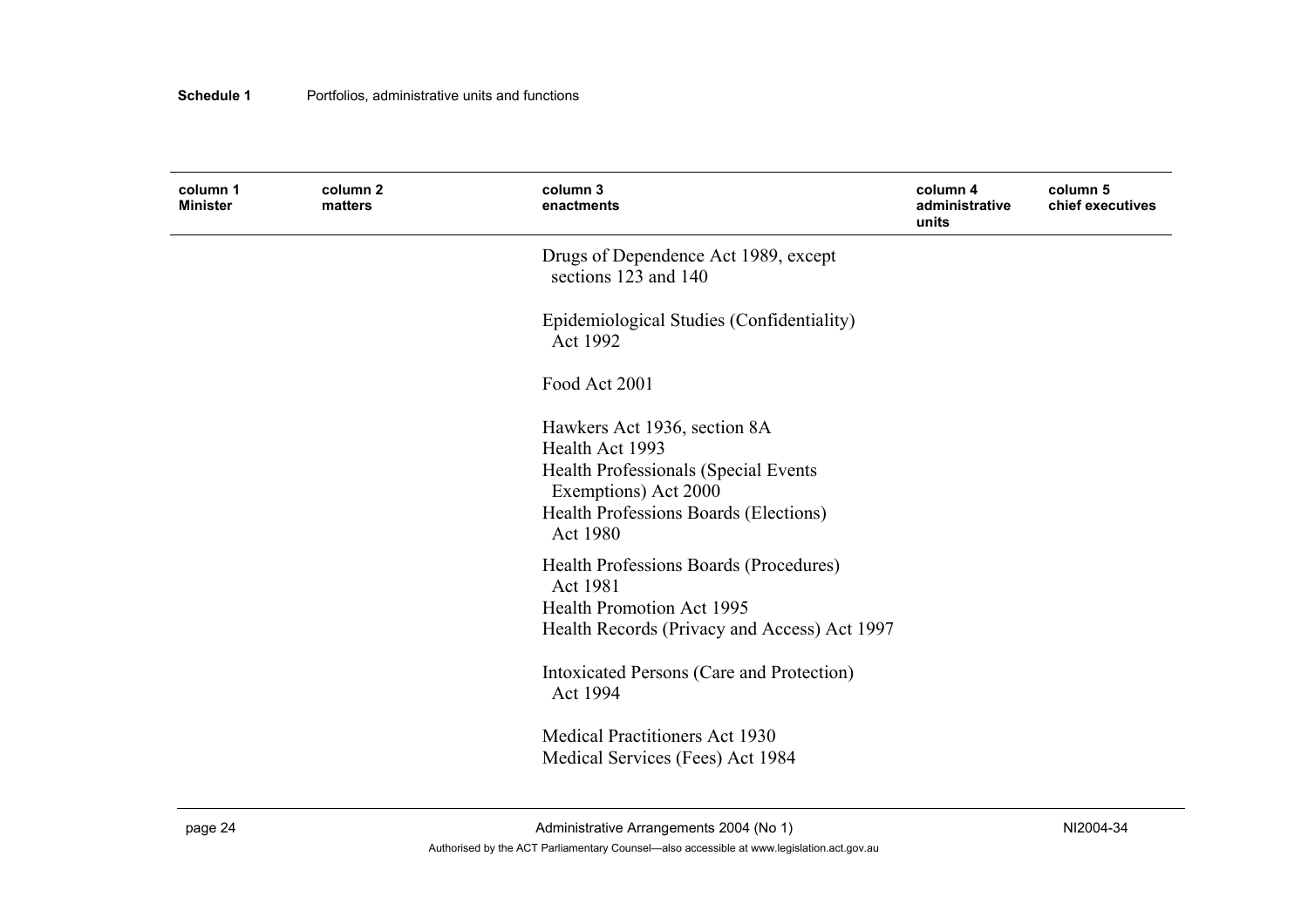| column 1<br><b>Minister</b> | column 2<br>matters | column 3<br>enactments                                                                                                                                                                                                    | column 4<br>administrative<br>units | column 5<br>chief executives |
|-----------------------------|---------------------|---------------------------------------------------------------------------------------------------------------------------------------------------------------------------------------------------------------------------|-------------------------------------|------------------------------|
|                             |                     | Mental Health (Treatment and Care) Act 1994,<br>except parts 3, 8 and 9 and sections 141, 142<br>and 143                                                                                                                  |                                     |                              |
|                             |                     | Nurses Act 1988                                                                                                                                                                                                           |                                     |                              |
|                             |                     | Optometrists Act 1956                                                                                                                                                                                                     |                                     |                              |
|                             |                     | Pharmacy Act 1931<br>Physiotherapists Act 1977<br>Podiatrists Act 1994<br>Poisons Act 1933<br>Poisons and Drugs Act 1978<br>Psychologists Act 1994<br>Public Health Act 1997<br>Public Health (Prohibited Drugs) Act 1957 |                                     |                              |
|                             |                     | Radiation Act 1983                                                                                                                                                                                                        |                                     |                              |
|                             |                     | <b>Sexually Transmitted Diseases Act 1956</b><br>Smoke-free Areas (Enclosed Public Places)<br>Act 1994<br>Supervised Injecting Place Trial Act 1999,<br>except sections 7, 8 and 13                                       |                                     |                              |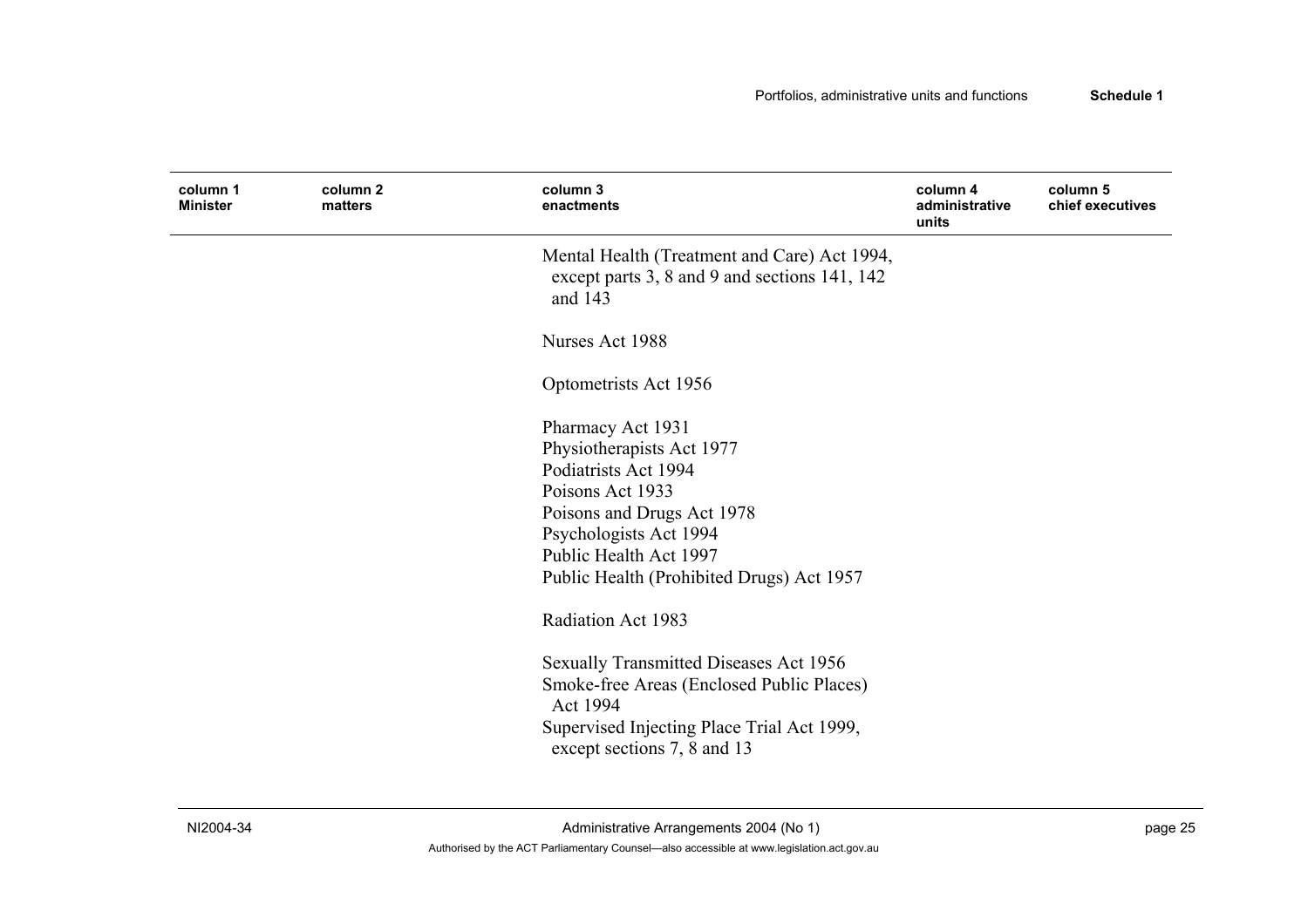| column 1<br><b>Minister</b>            | column <sub>2</sub><br>matters                                                                                                                                | column 3<br>enactments                                                                                                                                                                                                                                                                      | column 4<br>administrative<br>units    | column 5<br>chief executives                                             |
|----------------------------------------|---------------------------------------------------------------------------------------------------------------------------------------------------------------|---------------------------------------------------------------------------------------------------------------------------------------------------------------------------------------------------------------------------------------------------------------------------------------------|----------------------------------------|--------------------------------------------------------------------------|
|                                        |                                                                                                                                                               | Tobacco Act 1927<br>Transplantation and Anatomy Act 1978<br>Tuberculosis Act 1950                                                                                                                                                                                                           |                                        |                                                                          |
|                                        |                                                                                                                                                               | Veterinary Surgeons Act 1965                                                                                                                                                                                                                                                                |                                        |                                                                          |
| <b>Minister for</b><br><b>Planning</b> | Public transport                                                                                                                                              | <b>ACTION Authority Act 2001</b>                                                                                                                                                                                                                                                            | Department of<br><b>Urban Services</b> | Chief<br>Executive,<br>Department of<br><b>Urban Services</b>            |
|                                        | Planning, development<br>and building control<br>Electricity and natural gas,<br>water and sewerage<br>industry technical<br>regulation<br>Survey and leasing | Architects Act 1959<br>Australian Capital Territory (Planning and<br>Land Management) Act 1988 (Cwlth),<br>sections 16, 19, 25, 29 and part 10<br>Building Act 1972<br>Common Boundaries Act 1981<br>Community Title Act 2001<br><b>Construction Practitioners Registration</b><br>Act 1998 | Planning and<br>Land<br>Authority      | <b>Chief Planning</b><br>Executive,<br>Planning and<br>Land<br>Authority |
|                                        |                                                                                                                                                               | Districts Act 2002                                                                                                                                                                                                                                                                          |                                        |                                                                          |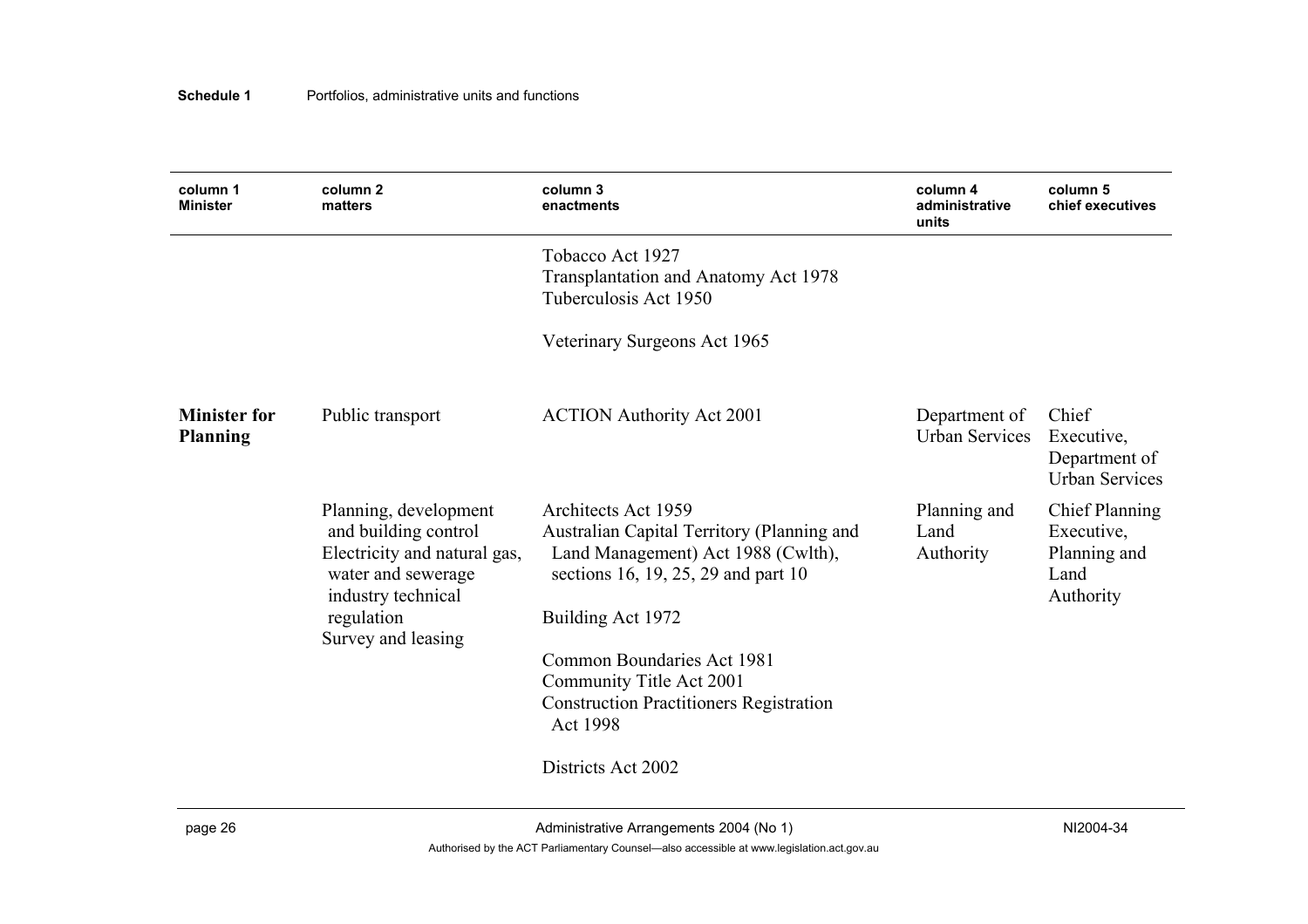| column 1<br><b>Minister</b> | column 2<br>matters | column 3<br>enactments                                                                  | column 4<br>administrative<br>units | column 5<br>chief executives |
|-----------------------------|---------------------|-----------------------------------------------------------------------------------------|-------------------------------------|------------------------------|
|                             |                     | Electricity Safety Act 1971                                                             |                                     |                              |
|                             |                     | <b>Enclosed Lands Protection Act 1943</b>                                               |                                     |                              |
|                             |                     | Energy Efficiency Ratings (Sale of Premises)<br>Act 1997, except sections 6 and 7       |                                     |                              |
|                             |                     | Gas Safety Act 2000                                                                     |                                     |                              |
|                             |                     | Land (Planning and Environment) Act 1991,<br>except part 3 and section 254              |                                     |                              |
|                             |                     | Lands Acquisition Act 1994                                                              |                                     |                              |
|                             |                     | Planning and Land Act 2002, except chapter 4<br>Plumbers, Drainers and Gasfitters Board |                                     |                              |
|                             |                     | Act 1982                                                                                |                                     |                              |
|                             |                     | Public Place Names Act 1989<br>Public Roads Act 1902                                    |                                     |                              |
|                             |                     | Recovery of Lands Act 1929                                                              |                                     |                              |
|                             |                     | Surveyors Act 2001                                                                      |                                     |                              |
|                             |                     | Unit Titles Act 2001<br>Utilities Act 2000, part 5 and division 10.3                    |                                     |                              |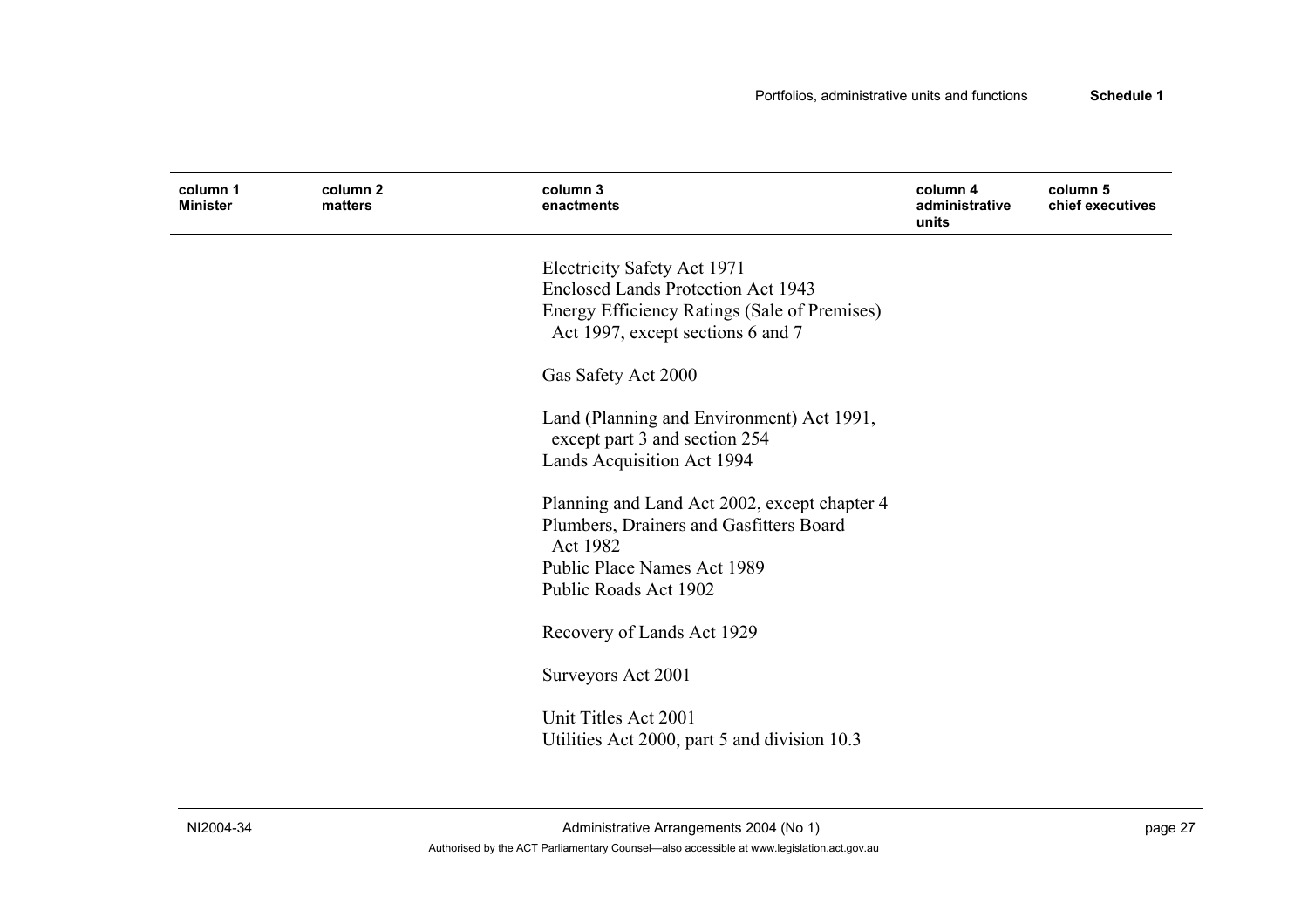| column 1<br><b>Minister</b>                                                            | column <sub>2</sub><br>matters                                                                                                                                                                                                     | column 3<br>enactments                                                                                                                                                                                                                                                                                                                                                                                                                            | column 4<br>administrative<br>units                            | column 5<br>chief executives                                                          |
|----------------------------------------------------------------------------------------|------------------------------------------------------------------------------------------------------------------------------------------------------------------------------------------------------------------------------------|---------------------------------------------------------------------------------------------------------------------------------------------------------------------------------------------------------------------------------------------------------------------------------------------------------------------------------------------------------------------------------------------------------------------------------------------------|----------------------------------------------------------------|---------------------------------------------------------------------------------------|
|                                                                                        |                                                                                                                                                                                                                                    | Utilities (Telecommunication Installations)<br>Act 2001                                                                                                                                                                                                                                                                                                                                                                                           |                                                                |                                                                                       |
|                                                                                        |                                                                                                                                                                                                                                    | Water and Sewerage Act 2000                                                                                                                                                                                                                                                                                                                                                                                                                       |                                                                |                                                                                       |
|                                                                                        | Land development and<br>release                                                                                                                                                                                                    | Planning and Land Act 2002, chapter 4                                                                                                                                                                                                                                                                                                                                                                                                             | Department of<br>Treasury                                      | Chief<br>Executive,<br>Department of<br>Treasury                                      |
| <b>Minister for</b><br><b>Education,</b><br><b>Youth and</b><br><b>Family Services</b> | Education policy<br>Government and non-<br>government schooling<br>Vocational education and<br>training<br><b>CIT</b><br>Preschools<br>Children's services, youth<br>policy and services,<br>family services and<br>family support | Adoption Act 1993, except sections 104 (2) and<br>109(2)<br>Board of Senior Secondary Studies Act 1997<br>Building and Construction Industry Training<br>Levy Act 1999<br>Canberra Institute of Technology Act 1987<br>Children and Young People Act 1999, except<br>chapter 5, sections 63 to 105, 106 (1) to (3),<br>108, 109, 110 (1) to (3), 112 to 118, 123 to<br>126, 128 (4) and 131; chapter 11, sections 393<br>to 398, 408, 409 and 413 | Department of<br>Education,<br>Youth and<br>Family<br>Services | Chief<br>Executive,<br>Department of<br>Education,<br>Youth and<br>Family<br>Services |

Education Act 1937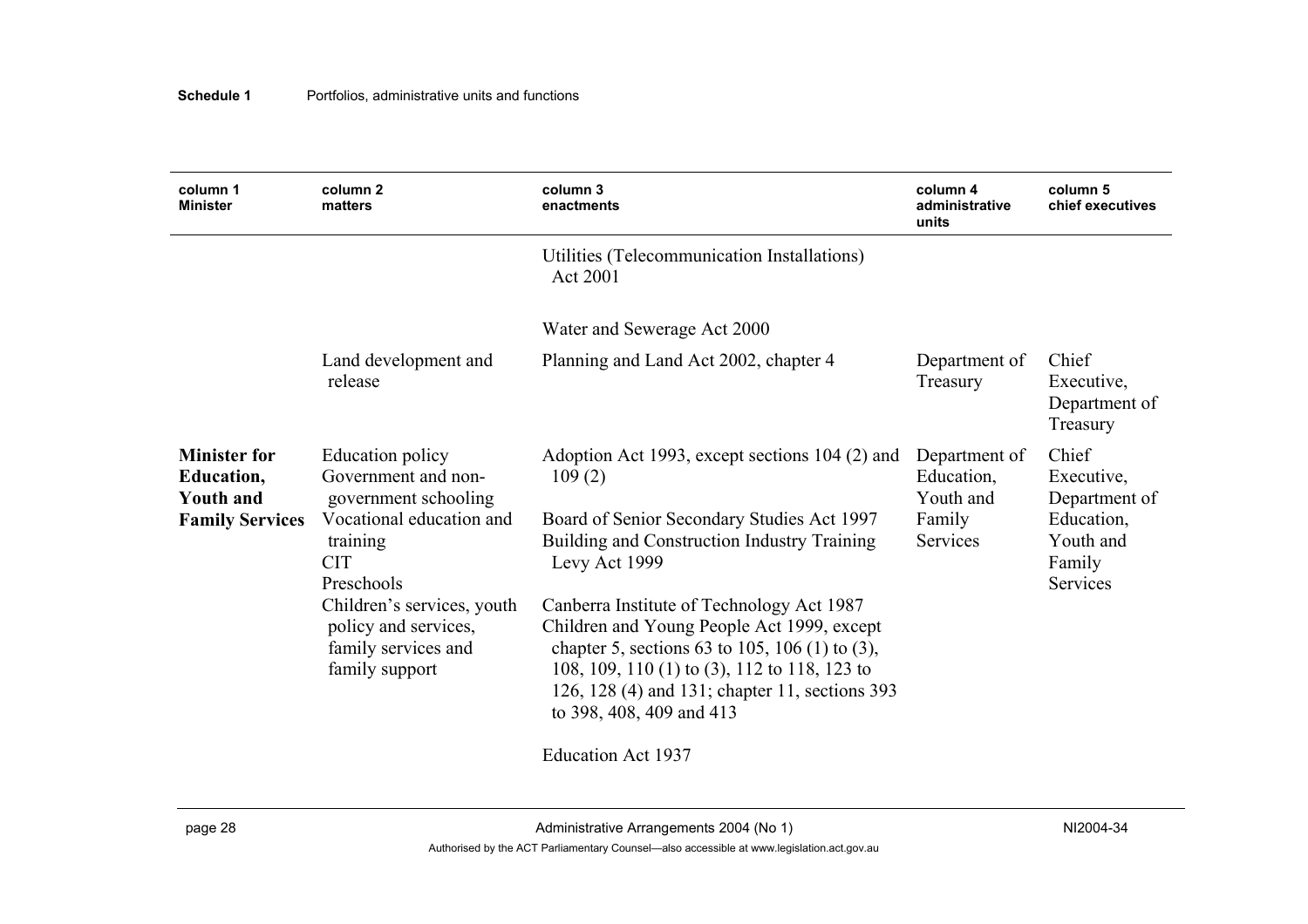| column 1<br><b>Minister</b>                                  | column <sub>2</sub><br>matters                                         | column 3<br>enactments                                                                   | column 4<br>administrative<br>units | column 5<br>chief executives                             |
|--------------------------------------------------------------|------------------------------------------------------------------------|------------------------------------------------------------------------------------------|-------------------------------------|----------------------------------------------------------|
|                                                              |                                                                        | Free Education Act 1906                                                                  |                                     |                                                          |
|                                                              |                                                                        | <b>Public Instruction Act 1880</b>                                                       |                                     |                                                          |
|                                                              |                                                                        | Schools Authority Act 1976                                                               |                                     |                                                          |
|                                                              |                                                                        | Tertiary Accreditation and Registration<br>Act 2003                                      |                                     |                                                          |
|                                                              |                                                                        | University of Canberra Act 1989                                                          |                                     |                                                          |
|                                                              |                                                                        | Vocational Education and Training Act 1995<br>Vocational Education and Training Act 2003 |                                     |                                                          |
| <b>Minister for</b><br>Women                                 | Status of Women                                                        |                                                                                          | Chief<br>Minister's<br>Department   | Chief<br>Executive,<br>Chief<br>Minister's<br>Department |
| <b>Minister for</b><br><b>Industrial</b><br><b>Relations</b> | Industrial relations policy<br>and regulations<br>Workplace safety and | Annual Leave Act 1973<br><b>Contractors Debts Act 1897</b>                               | Chief<br>Minister's<br>Department   | Chief<br>Executive,<br>Chief                             |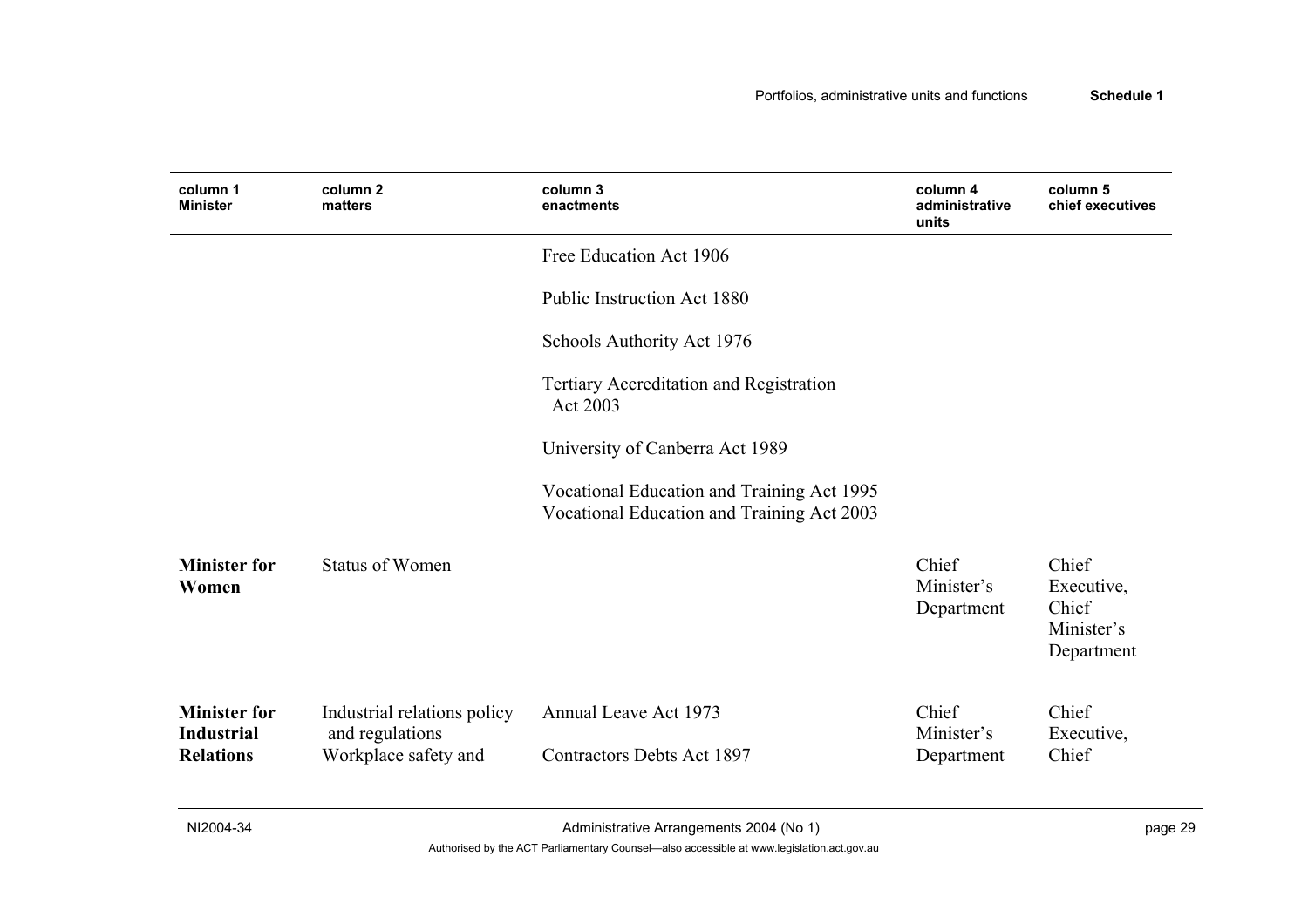| column 1<br><b>Minister</b> | column 2<br>matters  | column 3<br>enactments                    | column 4<br>administrative<br>units | column 5<br>chief executives |
|-----------------------------|----------------------|-------------------------------------------|-------------------------------------|------------------------------|
|                             | workers compensation |                                           |                                     | Minister's                   |
|                             |                      | Dangerous Goods Act 1975                  |                                     | Department                   |
|                             |                      | Fuels Control Act 1979                    |                                     |                              |
|                             |                      | Holidays Act 1958                         |                                     |                              |
|                             |                      | Long Service Leave (Building and          |                                     |                              |
|                             |                      | Construction Industry) Act 1981           |                                     |                              |
|                             |                      | Long Service Leave (Contract Cleaning     |                                     |                              |
|                             |                      | Industry) Act 1999                        |                                     |                              |
|                             |                      | Long Service Leave Act 1976               |                                     |                              |
|                             |                      | Machinery Act 1949                        |                                     |                              |
|                             |                      | Occupational Health and Safety Act 1989   |                                     |                              |
|                             |                      | Parental Leave (Private Sector Employees) |                                     |                              |
|                             |                      | Act 1992                                  |                                     |                              |
|                             |                      | Scaffolding and Lifts Act 1912            |                                     |                              |
|                             |                      | Standard Time and Summer Time Act 1972    |                                     |                              |
|                             |                      | Truck Act 1900                            |                                     |                              |